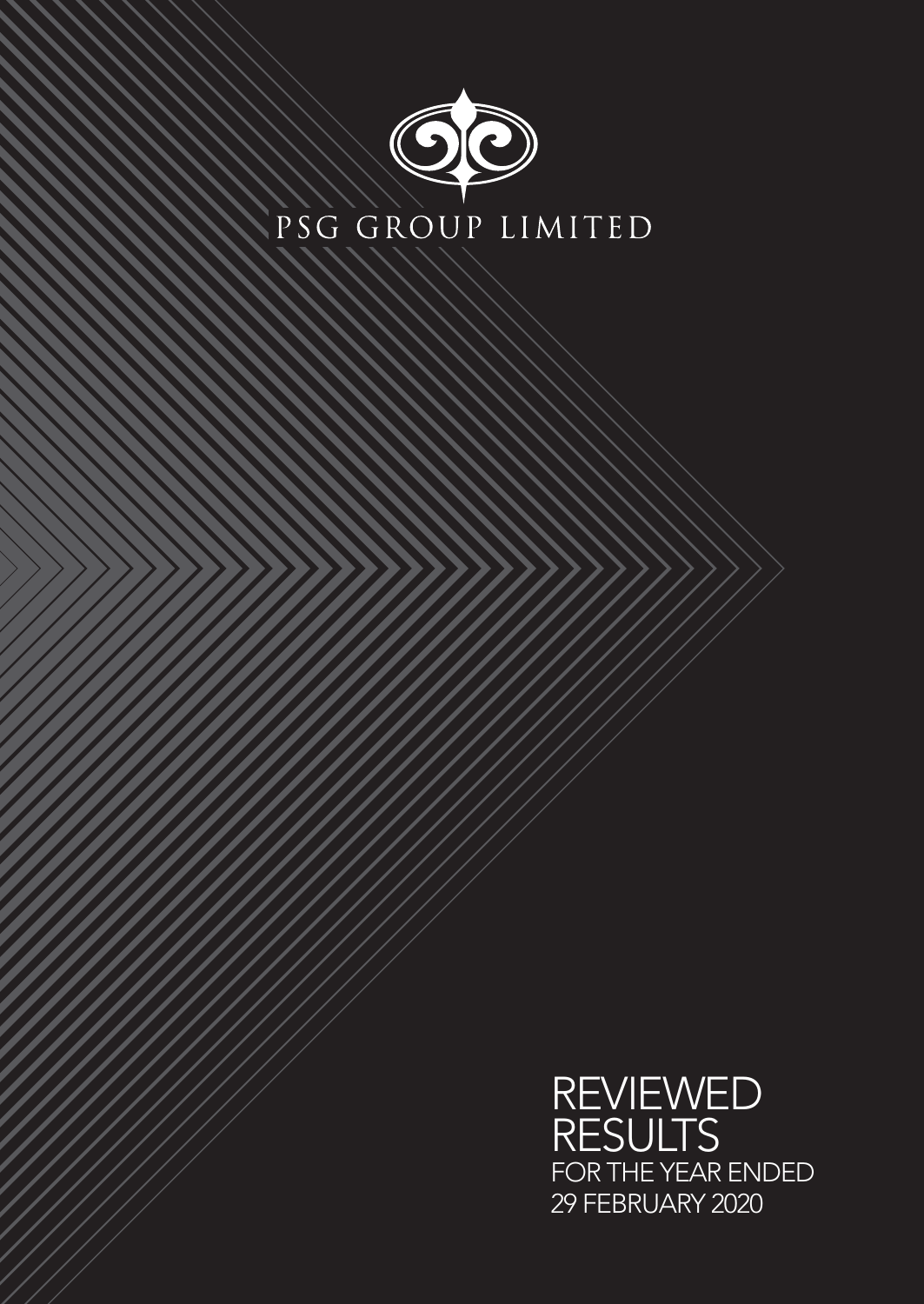#### **HIGHLIGHTS**

- Recurring earnings  $\hat{\textbf{T}}$  18% to R12,81 per share
- Sum-of-the-parts value of R211,18 per share as at 17 April 2020
- Final dividend of R0,75 per share

### **OVERVIEW**

PSG Group Ltd ("PSG Group" or "PSG" or "the company" or "the group") is an investment holding company consisting of underlying investments that operate across a diverse range of industries, which include banking, financial services, education and food and related business, as well as early-stage investments in select growth sectors. PSG's market capitalisation (net of treasury shares) was approximately R31bn as at 21 April 2020.

### PERFORMANCE

The two key benchmarks used by PSG to measure performance are *sum-of-the-parts ("SOTP") value* and *recurring earnings* per share, as long-term growth in PSG's *SOTP value* and *share price* should depend on, inter alia, sustained growth in the *recurring earnings* per share of our underlying investments.

#### **SOTP**

The calculation of PSG's *SOTP value* is simple and requires limited subjectivity as more than 95% of the value is calculated using JSE-listed share prices, while other investments are included at internal valuations. At 29 February 2020, the *SOTP value* per PSG share was R276,43 (28 February 2019: R311,45), whilst at 17 April 2020 it was R211,18 per share. The five-year compound annual growth rate ("CAGR") of PSG's *SOTP value* per share and *share price* at 29 February 2020 was 11% and 6%, respectively, whereas the *JSE All Share Index* was down 1% over the same period.

| Asset/(liability)                                                                                | 28 Feb<br>2018<br><b>Rm</b> | 28 Feb<br>2019<br>Rm         | 29 Feb<br>2020<br>Rm     | 17 Apr<br>2020<br>Rm         | Share<br>of total | Five-year<br>$CAGR^{\wedge}\wedge$ |
|--------------------------------------------------------------------------------------------------|-----------------------------|------------------------------|--------------------------|------------------------------|-------------------|------------------------------------|
| Capitec*<br>PSG Konsult*<br>PSG Alpha                                                            | 29 540<br>7048<br>5 2 0 1   | 46 351<br>8700<br>4712       | 46 130<br>6399<br>3 6 18 | 32 282<br>6 2 3 7<br>3 5 2 0 | 67%<br>13%<br>7%  | 26%<br>2%<br>12%                   |
| Stadio*<br>Other investments**                                                                   | 2 3 7 9<br>2822             | 1253<br>3459                 | 649<br>2969              | 420<br>3 100                 |                   |                                    |
| Zeder*<br>$Curro*$<br>$Dipeo**$                                                                  | 4823<br>7987<br>535         | 3 1 6 6<br>5714              | 3 1 7 3<br>2 6 0 4       | 3 158<br>2 2 0 5             | 7%<br>5%          | (11%)<br>(19%)<br>n/a              |
| Other assets<br>Cash <sup>^</sup><br>Pref investments and<br>loans receivable^<br>Other $\wedge$ | 2603<br>1000<br>1558<br>45  | 1702<br>323<br>1 2 9 7<br>82 | 879<br>187<br>542<br>150 | 773<br>184<br>509<br>80      | 1%                |                                    |
| <b>Total assets</b>                                                                              | 57 7 37                     | 70 345                       | 62 803                   | 48 175                       | 100%              |                                    |
| Perpetual pref funding*<br>Other debt <sup>^</sup>                                               | (1 278)<br>(949)            | (1367)<br>(1020)             | (1463)<br>(1020)         | (1062)<br>(1031)             |                   |                                    |
| <b>Total SOTP value</b>                                                                          | 55 510                      | 67958                        | 60 320                   | 46 082                       |                   |                                    |
| Shares in issue (net of treasury<br>shares) (m)                                                  | 217,5                       | 218,2                        | 218,2                    | 218,2                        |                   |                                    |
| <b>SOTP</b> value per share (R)                                                                  | 255,17                      | 311,45                       | 276,43                   | 211,18                       |                   | 11%                                |
| Share price (R)                                                                                  | 217,50                      | 259,78                       | 186,60                   | 140,84                       |                   | 6%                                 |

*\* Listed on the JSE Ltd \*\* SOTP value*

*^ Carrying value ^^ Based on share price/SOTP value per share as at 29 Feb 2020*

*Note: PSG's live SOTP containing further information is available at www.psggroup.co.za*

Capitec remains PSG's largest investment comprising 67% of its total *SOTP* assets as at 17 April 2020 (29 February 2020: 73%; 28 February 2019: 66%), and the major contributor to PSG's *recurring earnings*.

Considering the extent of the discount at which PSG's share price has been trading to its *SOTP value* per share over the last year, it is our intention to unlock the discount as far as reasonably possible when opportune.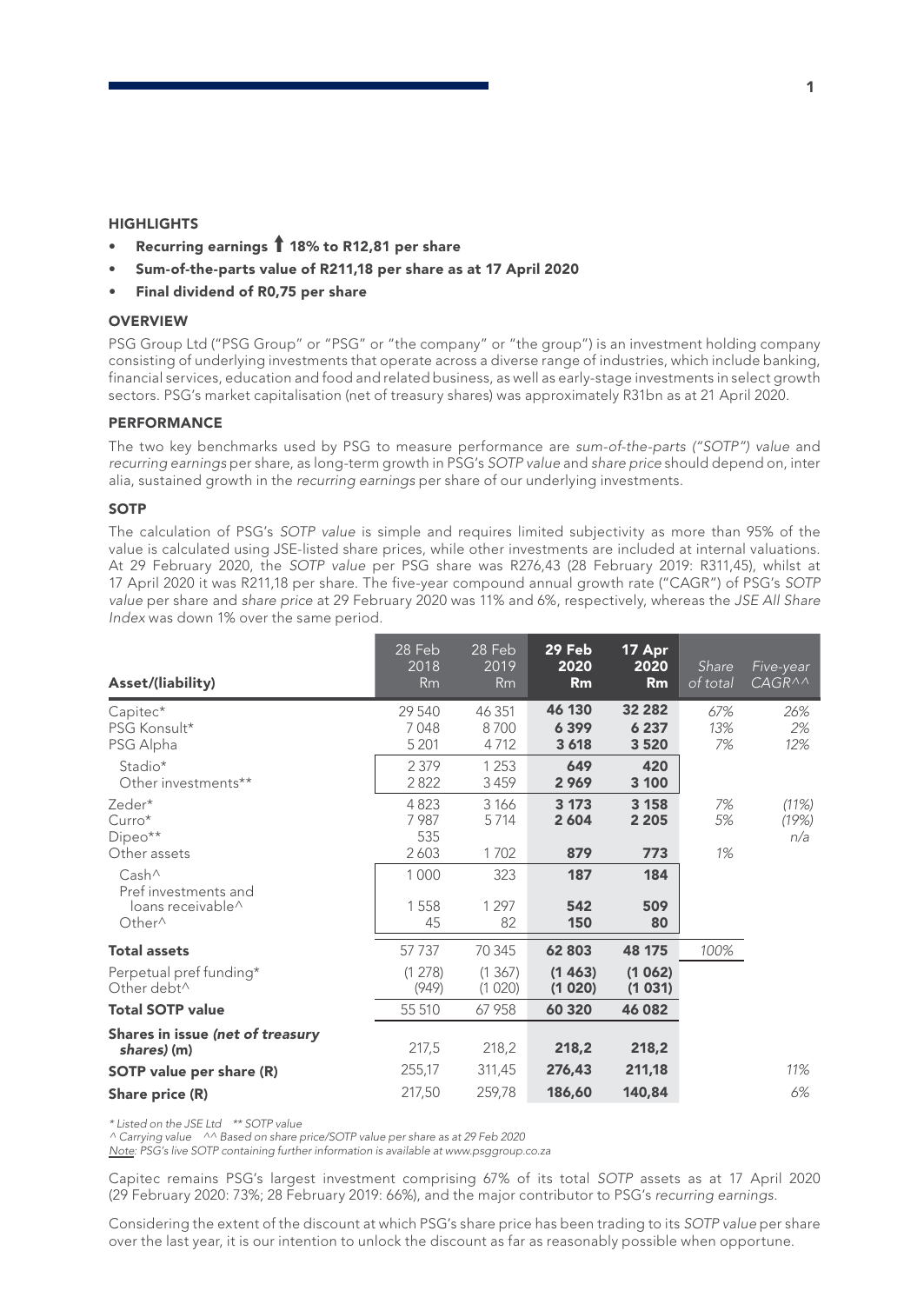### RECURRING EARNINGS

PSG's *recurring earnings* per share increased by 18% to R12,81 (2019: R10,86) following commendable performance from Capitec, PSG Konsult, PSG Alpha and Zeder, offset by Curro.

|                                                                                                                                                                                                                                                                                   | 28 Feb<br>2018<br>Rm                                      | 28 Feb<br>2019<br><b>Rm</b>                            | Change<br>%    | 29 Feb<br>2020<br>Rm                                    |
|-----------------------------------------------------------------------------------------------------------------------------------------------------------------------------------------------------------------------------------------------------------------------------------|-----------------------------------------------------------|--------------------------------------------------------|----------------|---------------------------------------------------------|
| Capitec<br><b>PSG Konsult</b><br>PSG Alpha<br>Zeder<br>Curro<br>Dipeo<br><b>PSG Corporate</b><br>Other (mainly pref div income)                                                                                                                                                   | 1 3 6 9<br>348<br>172<br>205<br>110<br>(56)<br>(7)<br>136 | 1625<br>361<br>216<br>207<br>137<br>(29)<br>(45)<br>84 |                | 1927<br>389<br>270<br>246<br>117<br>(36)<br>(29)<br>126 |
| <b>Recurring earnings before funding</b><br>Funding (net of interest income)                                                                                                                                                                                                      | 2 2 7 7<br>(135)                                          | 2556<br>(199)                                          | 18             | 3 0 1 0<br>(216)                                        |
| <b>Recurring earnings</b><br>Non-recurring items                                                                                                                                                                                                                                  | 2 1 4 2<br>(186)                                          | 2 3 5 7<br>(163)                                       | 19             | 2794<br>(211)                                           |
| <b>Headline earnings</b><br>Non-headline items                                                                                                                                                                                                                                    | 1956<br>(42)                                              | 2 1 9 4<br>(268)                                       | 18             | 2 5 8 3<br>(121)                                        |
| <b>Attributable earnings</b>                                                                                                                                                                                                                                                      | 1914                                                      | 1926                                                   | 28             | 2 4 6 2                                                 |
| <b>Non-recurring items comprise:</b><br>- Fair value losses on Dipeo's investment portfolio<br>- Fair value gains on Evergreen investment property added back<br>(being non-headline for accounting purposes)<br>- Fair value gain on Zeder's investment in Joy Wing Mau prior to | (131)<br>(12)                                             | (246)<br>(50)                                          |                | (1)<br>(100)                                            |
| its disposal                                                                                                                                                                                                                                                                      |                                                           | 171                                                    |                |                                                         |
| - Other (incl. stock and loan impairments i.r.o.<br>businesses discontinued)                                                                                                                                                                                                      | (43)                                                      | (38)                                                   |                | (110)                                                   |
|                                                                                                                                                                                                                                                                                   | (186)                                                     | (163)                                                  |                | (211)                                                   |
| Weighted average number of shares in issue<br>(net of treasury shares) (m)                                                                                                                                                                                                        | 215,5                                                     | 217,0                                                  | 1              | 218,1                                                   |
| Earnings per share (R)<br>- Recurring<br>- Headline<br>– Attributable                                                                                                                                                                                                             | 9,94<br>9,08<br>8,88                                      | 10,86<br>10.11<br>8,88                                 | 18<br>17<br>27 | 12,81<br>11,84<br>11,29                                 |
| Dividend per share (R)                                                                                                                                                                                                                                                            | 4,15                                                      | 4,56                                                   | (48)           | 2,39                                                    |

*Attributable earnings* per share increased by a higher margin than *recurring earnings* and *headline earnings* per share mainly due to Zeder's *non-headline* reversal of an impairment loss recognised in respect of its investment in Pioneer Foods at 28 February 2019.

### CAPITEC (30,7%)

Capitec is a South African retail bank focused on delivering simplified and affordable banking solutions.

It reported a 19% increase in *headline earnings* per share for the year under review.

Capitec is listed on the JSE and its comprehensive results are available at *www.capitecbank.co.za*.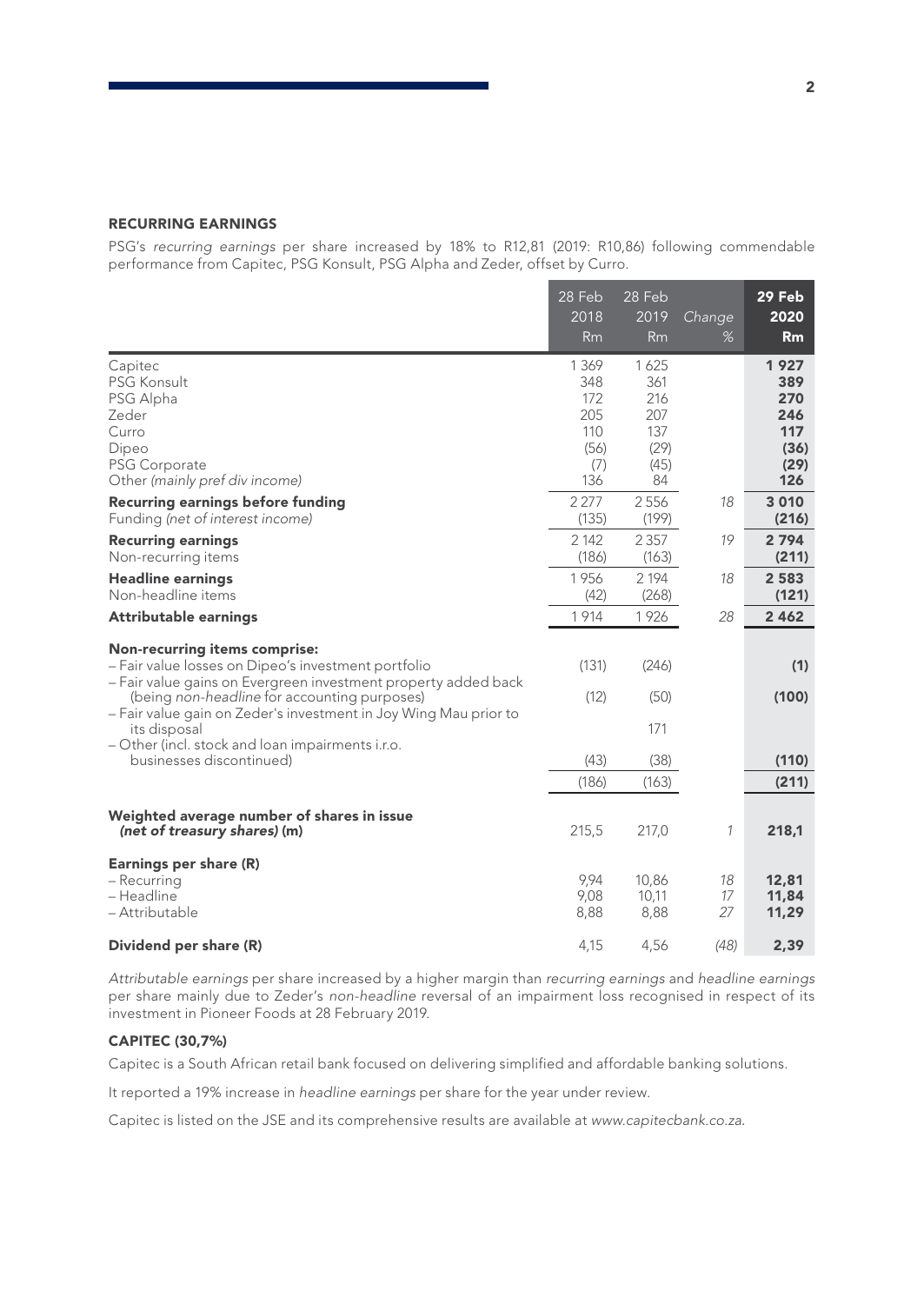### PSG KONSULT (60,5%)

PSG Konsult is a financial services company focused on providing wealth management, asset management and insurance solutions to clients.

It reported an 8% increase in *recurring headline earnings* per share for the year under review.

PSG Konsult has its primary listing on the JSE, with secondary listings on the Namibian Stock Exchange and Mauritian Stock Exchange, and its comprehensive results are available at *www.psg.co.za*.

#### PSG ALPHA (98,1%)

PSG Alpha serves as incubator to identify and help build the businesses of tomorrow. Given its nature, this portfolio is likely to yield volatile earnings, while providing optionality. Its major investments include shareholdings in Stadio (private higher education: 44%), CA Sales (FMCG distribution: 47,7%), Evergreen (developer and operator of retirement lifestyle villages: 50%) and Energy Partners (manufacturer, owner and operator of energy assets: 54,1%).

PSG Alpha reported a 20% increase in *recurring earnings* per share for the year under review following satisfactory performance from most of its core investments with due consideration given to the challenging economic environment.

#### ZEDER (43,8%)

Zeder is an investor in the broad agribusiness and related industries, with a historical focus on the food and beverage sectors.

The much-publicised disposal of Zeder's largest investment comprising a 28,6% interest in Pioneer Foods to PepsiCo for R6,4bn cash, as part of a scheme of arrangement by Pioneer Foods, was concluded on 23 March 2020. Pursuant to such disposal, Zeder declared a R2,30 per share special dividend payable to shareholders on 28 April 2020 – PSG will consequently receive R1,7bn cash. This transaction also allowed Zeder to settle its R1,5bn term debt in full and to retain R1bn cash for liquidity purposes.

Zeder reported an 18% increase in *recurring headline earnings* per share for the year under review.

Zeder is listed on the JSE and its comprehensive results are available at *www.zeder.co.za*.

#### CURRO (55,4%)

Curro is the largest provider of private school education in Southern Africa.

It reported a 15% decline in *recurring headline earnings* per share for its financial year ended 31 December 2019, mainly as a result of increased finance costs associated with greenfield developments, increased bad debts with the consumer under pressure and higher than anticipated property rates and taxes.

Curro is listed on the JSE and its comprehensive results are available at *www.curro.co.za*.

#### DIPEO (49%)

Dipeo, a BEE investment holding company, is 51%-owned by the Dipeo BEE Education Trust of which all beneficiaries are black individuals. The trust will use its share of any value created in Dipeo to fund black students' education.

Dipeo's most significant investments include shareholdings in Curro (5,2%), Stadio (3,4%), Kaap Agri (20%) and Energy Partners (15,7%). The investment in Energy Partners remains subject to a BEE lock-in period.

During the prior year following a decline in the value of its listed investments, Dipeo's *SOTP value* declined to the extent that for purposes of PSG Group's *SOTP value* its equity investment in Dipeo was valued at zero and its pref investment in Dipeo impaired to the extent required.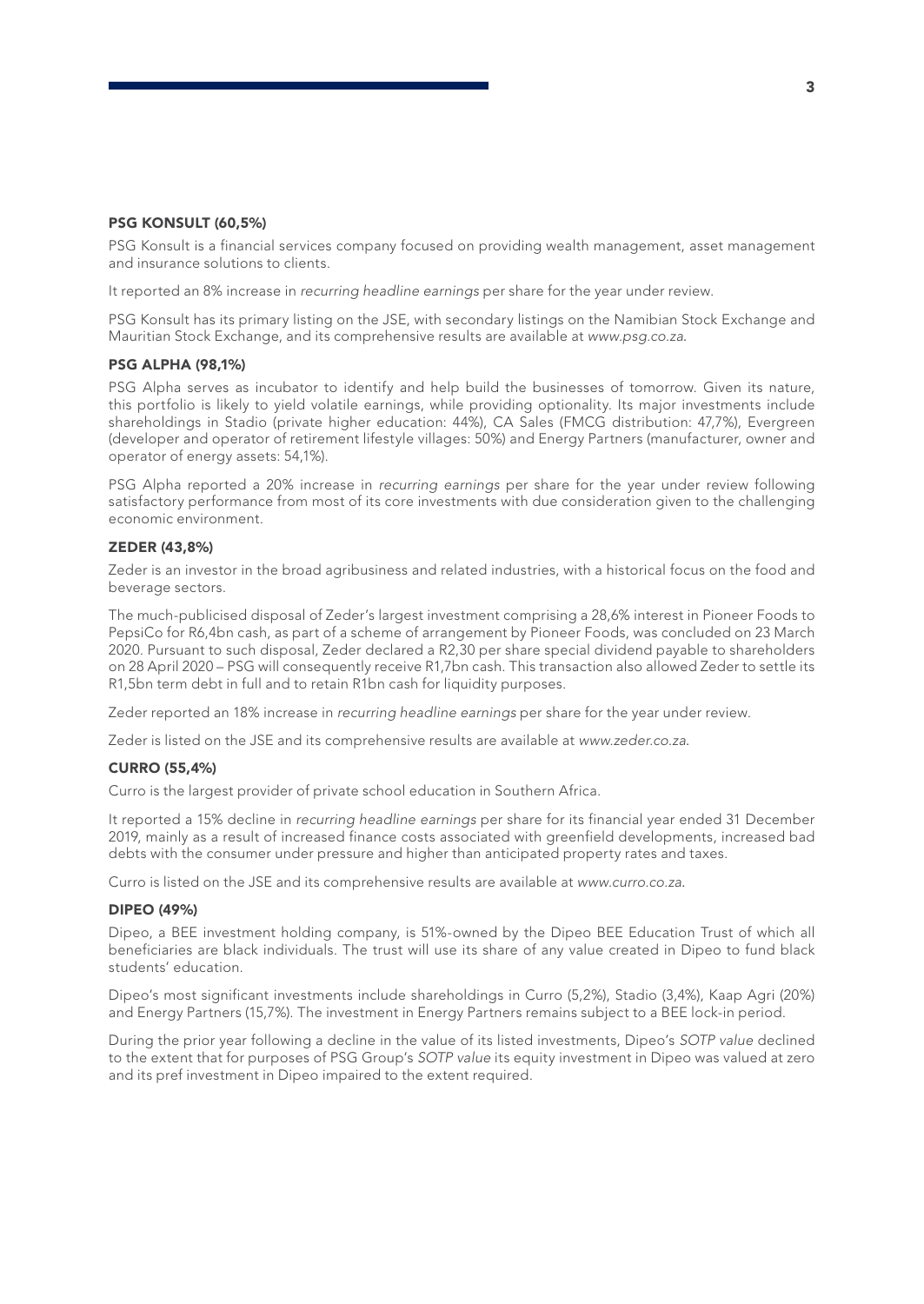### COVID-19 PANDEMIC AND PROSPECTS

Subsequent to PSG's financial year-end, the socio-economic landscape has shifted dramatically due to the global COVID-19 pandemic. To help contain the spread of the virus, SA was placed into an extended period of lockdown. In line with these regulations and for the wellbeing of our staff, PSG's head office employees have been working remotely since implementation.

The COVID-19 pandemic is having a devastating impact all around the world and across all industries. It is virtually impossible at this stage to quantify the impact of the aforementioned on our economy, businesses and our people – but it will be dire and correlated to the duration of the lockdown.

It is in times like these when increased liquidity and conservative gearing are of paramount importance to help keep businesses afloat when profitability and cashflow generation come under pressure. Being an investment holding company with a long-term focus, PSG has always had a conservative gearing policy. It currently has R1bn in debt comprising redeemable prefs repayable over the next three years (with none of its investees' debt having recourse to PSG). In addition, PSG has JSE-listed perpetual (i.e. non-redeemable) prefs in issue with a market value of approximately R1.1bn at present. Following receipt of the Zeder special dividend, PSG will be in a healthy liquidity position with approximately R2bn surplus cash (or R1bn net of the redeemable pref debt).

Although most of PSG's investments are either i) essential services/foods businesses (Capitec – banking, PSG Konsult – financial services, Zeder – food & agri) that have been allowed to keep trading during the lockdown or ii) able to continue remotely with some of its operations (Curro – basic education continued through online platforms), the reality is that they are all dependent on the degree of economic activity as dictated by consumer liquidity. Considering the significant decline in trading activity with the consumer constrained, the profitability of PSG's investees will be adversely impacted. However, our businesses are all adequately capitalised with acceptable levels of gearing to weather the storm.

All of PSG's investees have assessed the immediate impact of COVID-19 on their respective businesses and put contingency and remedial plans in place where possible.

In the meantime, PSG and its investees are doing its best to minimise the financial impact of COVID-19 on its clients and employees. In an attempt to provide some much needed relief to the people of SA, the group has to date committed in excess of R35m to the Solidarity Fund, Gift of the Givers, feeding schemes and various other initiatives.

### *Cautionary announcement*

PSG shareholders are further advised to take note of the cautionary announcement released on SENS on Thursday, 23 April 2020.

### DIVIDENDS

### *PSG's dividend policy*

PSG's policy remains to pay up to 100% of available free cash flow as an ordinary dividend, of which approximately one third is payable as an interim and the balance as a final dividend at year-end.

### *Capitec dividend*

Capitec's ordinary dividend policy is to pay 40% of *headline earnings*. However, the SA Reserve Bank published Guidance Note 4/2020 on 6 April 2020 directing banks to act prudently in preserving capital in the absence of appropriate factual information to determine the full impact of the COVID-19 pandemic on the SA economy. The Guidance Note communicated a clear expectation that banks should not declare ordinary dividends for the time being. Although Capitec's capital base and liquidity ratios remain strong, the Capitec board in support of the SA Reserve Bank's guidance decided against the declaration of a final ordinary dividend for the financial year ended 29 February 2020. This preserved in excess of R1,5bn capital for Capitec.

### *PSG dividend*

In the absence of aforementioned Capitec dividend, PSG's available free cash flow to pay as an ordinary dividend for the financial year under review is much lower than originally anticipated.

The directors have consequently resolved to declare a final gross dividend of 75 cents (2019: 304 cents) per share from income reserves for a total gross dividend of 239 cents (2019: 456 cents) per share in respect of the year ended 29 February 2020.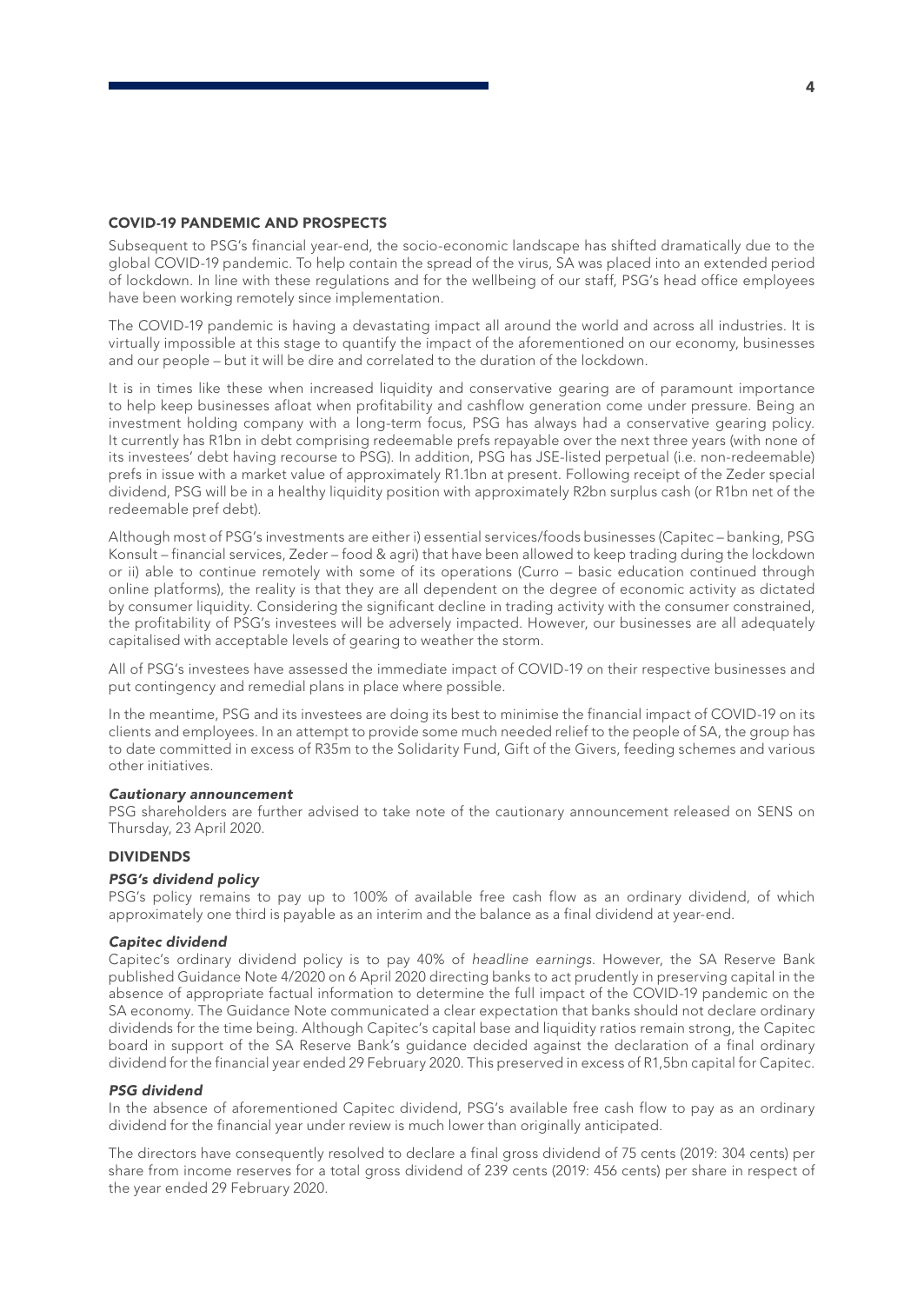The final dividend amount, net of South African dividend tax of 20%, is 60 cents per share for those shareholders that are not exempt from dividend tax or are not entitled to a reduced rate in terms of the applicable double-tax agreement. The number of ordinary shares in issue at the declaration date is 232 163 254, and the income tax number of the company is 9950080714.

The salient dates for this dividend distribution are:

Last day to trade cum dividend Tuesday, 12 May 2020 Trading ex-dividend commences<br>Record date Record date Friday, 15 May 2020<br>
Payment date Friday, 18 May 2020<br>
Monday, 18 May 2020

Monday, 18 May 2020

Share certificates may not be dematerialised or rematerialised between Wednesday, 13 May 2020, and Friday, 15 May 2020, both days inclusive.

On behalf of the board

**KK Combi Piet Mouton Wynand Greeff**<br>
Chairman Chief Executive Officer Chief Financial O

 $C$ *hief Financial Officer* 

Stellenbosch 22 April 2020

PSG GROUP LTD: Registration number: 1970/008484/06; JSE Ltd share code: PSG; ISIN code: ZAE000013017; LEI Code: 378900CD0BEE79F35A34

DIRECTORS: ZL Combi (Chairman)^, PE Burton^^, FJ Gouws\*\*, WL Greeff (CFO)\*, AM Hlobo^, JA Holtzhausen\*, B Mathews^, JJ Mouton\*\*, PJ Mouton (CEO)\*, CA Otto^ \* *Executive* \*\* *Non-executive* ^ *Independent non-executive* ^^ *Lead independent*

COMPANY SECRETARY AND REGISTERED OFFICE: PSG Corporate Services (Pty) Ltd, 1st Floor Ou Kollege, 35 Kerk Street, Stellenbosch, 7600; PO Box 7403, Stellenbosch, 7599

TRANSFER SECRETARY: Computershare Investor Services (Pty) Ltd, Rosebank Towers, 15 Biermann Avenue, Rosebank, 2196; PO Box 61051, Marshalltown, 2107

SPONSOR: PSG Capital

**AUDITOR: PricewaterhouseCoopers Inc** 

DATE OF ANNOUNCEMENT: 23 April 2020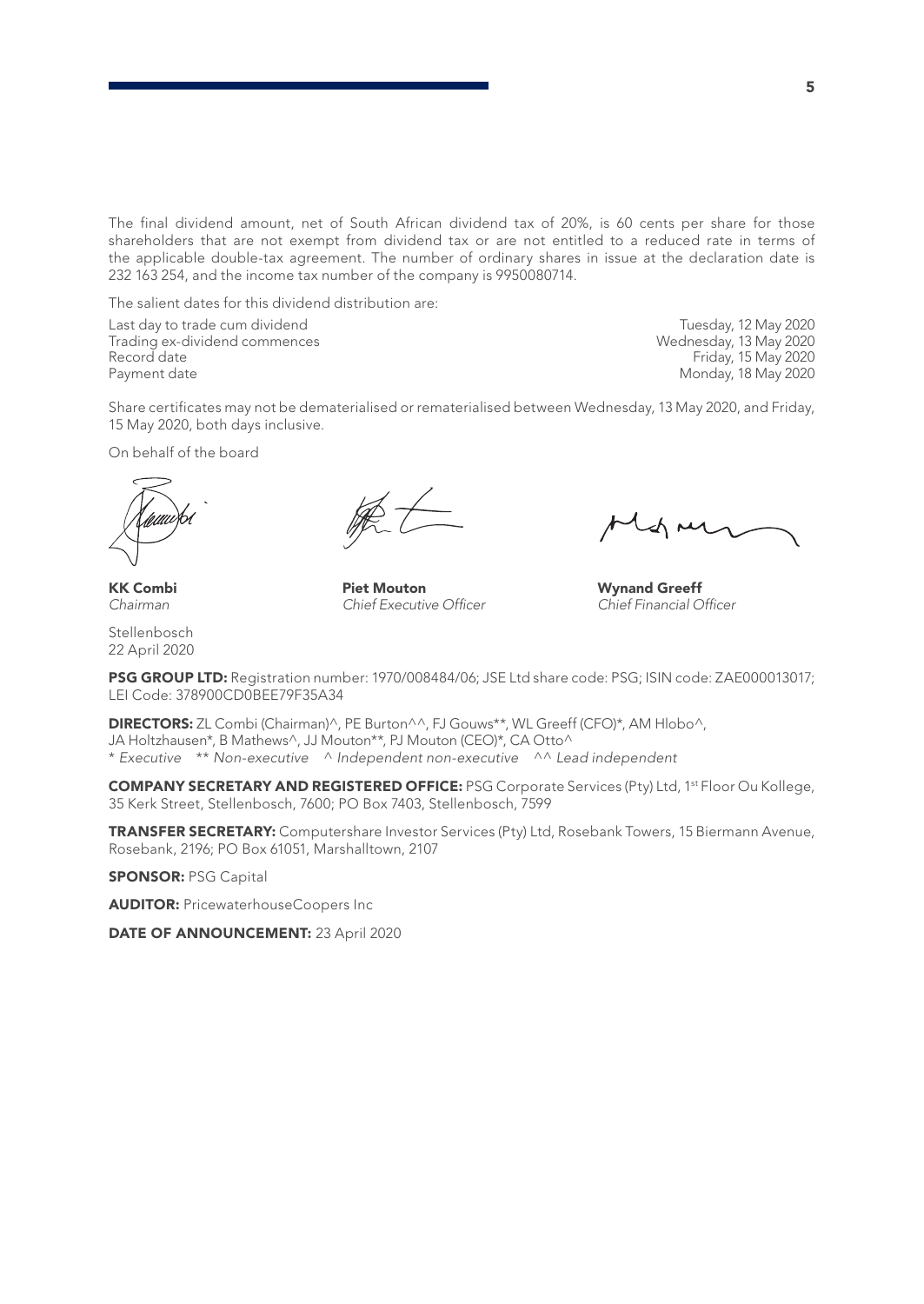### INTRODUCTION TO THE SUMMARY CONSOLIDATED FINANCIAL STATEMENTS

*for the year ended 29 February 2020*

### Basis of presentation and accounting policies

These summary (i.e. condensed) consolidated financial statements are prepared in accordance with the requirements of the Companies Act of South Africa and the requirements of the JSE Listings Requirements for preliminary reports. The JSE Listings Requirements require preliminary reports to be prepared in accordance with the framework concepts and the measurement and recognition requirements of International Financial Reporting Standards ("IFRS") as issued by the International Accounting Standards Board, SAICA Financial Reporting Guides as issued by the Accounting Practices Committee and Financial Reporting Pronouncements as issued by the Financial Reporting Standards Council and to also, as a minimum, contain the information required by IAS 34 *Interim Financial Reporting*.

The accounting policies applied in the preparation of these summary consolidated financial statements are in terms of IFRS and are consistent with those applied in the previous consolidated annual financial statements, as amended for the adoption of the various revisions to IFRS which are effective for the year ended 29 February 2020. Apart from the adoption of IFRS 16 *Leases*, these revisions have not resulted in material changes to the group's reported results and disclosures in these summary consolidated financial statements.

IFRS 16, adopted by the group effective 1 March 2019, is a new standard which replaced IAS 17 *Leases*. The standard specifies how to recognise, measure and disclose leases. The standard provides a single lessee accounting model, requiring lessees to recognise right-of-use assets and lease liabilities for all leases, unless the lease term is 12 months or less or the underlying asset has a low value. Amounts payable in terms of leases where the lease term is 12 months or less or the underlying asset has a low value, are expensed monthly on a straight-line basis. Lessors continue to classify leases as either operating or finance leases, with IFRS 16's approach to lessor accounting substantially unchanged from IAS 17.

The group elected to adopt IFRS 16 using the simplified approach whereby comparative figures were not restated but instead ordinary shareholders' equity and non-controlling interests as at 1 March 2019 were adjusted accordingly. As a result of adopting IFRS 16, the group recognised the following amounts in respect of leases previously classified as operating leases:

|                                                                                                                                                                                                                                          | Rm                                    |
|------------------------------------------------------------------------------------------------------------------------------------------------------------------------------------------------------------------------------------------|---------------------------------------|
| Right-of-use assets<br>Lease liabilities<br>Deferred income tax assets/liabilities<br>Other assets and liabilities                                                                                                                       | 987<br>(1283)<br>58<br>$\overline{2}$ |
| Charge to total equity                                                                                                                                                                                                                   | (236)                                 |
| Ordinary shareholders' equity<br>Non-controlling interests                                                                                                                                                                               | (103)<br>(133)                        |
| The lease liabilities recognised upon transition can be reconciled as follow:<br>Operating lease commitments reported as at 28 February 2019<br>Add: adjustments as a result of different treatment of extension and termination options | 2010<br>40 955                        |
| Operating lease commitments as at 1 March 2019<br>Less: short-term lease commitments<br>Less: low-value lease commitments                                                                                                                | 42 965<br>(18)<br>(38)                |
| Less: discounting effect using the incremental borrowing rate                                                                                                                                                                            | 42 909<br>(41626)                     |
| Lease liabilities recognised as at 1 March 2019                                                                                                                                                                                          | 1 2 8 3                               |

In preparing these summary consolidated financial statements, the significant judgements made by management in applying the group's accounting policies and the key sources of estimation uncertainty were materially the same as those that applied to the group's annual financial statements for the year ended 28 February 2019.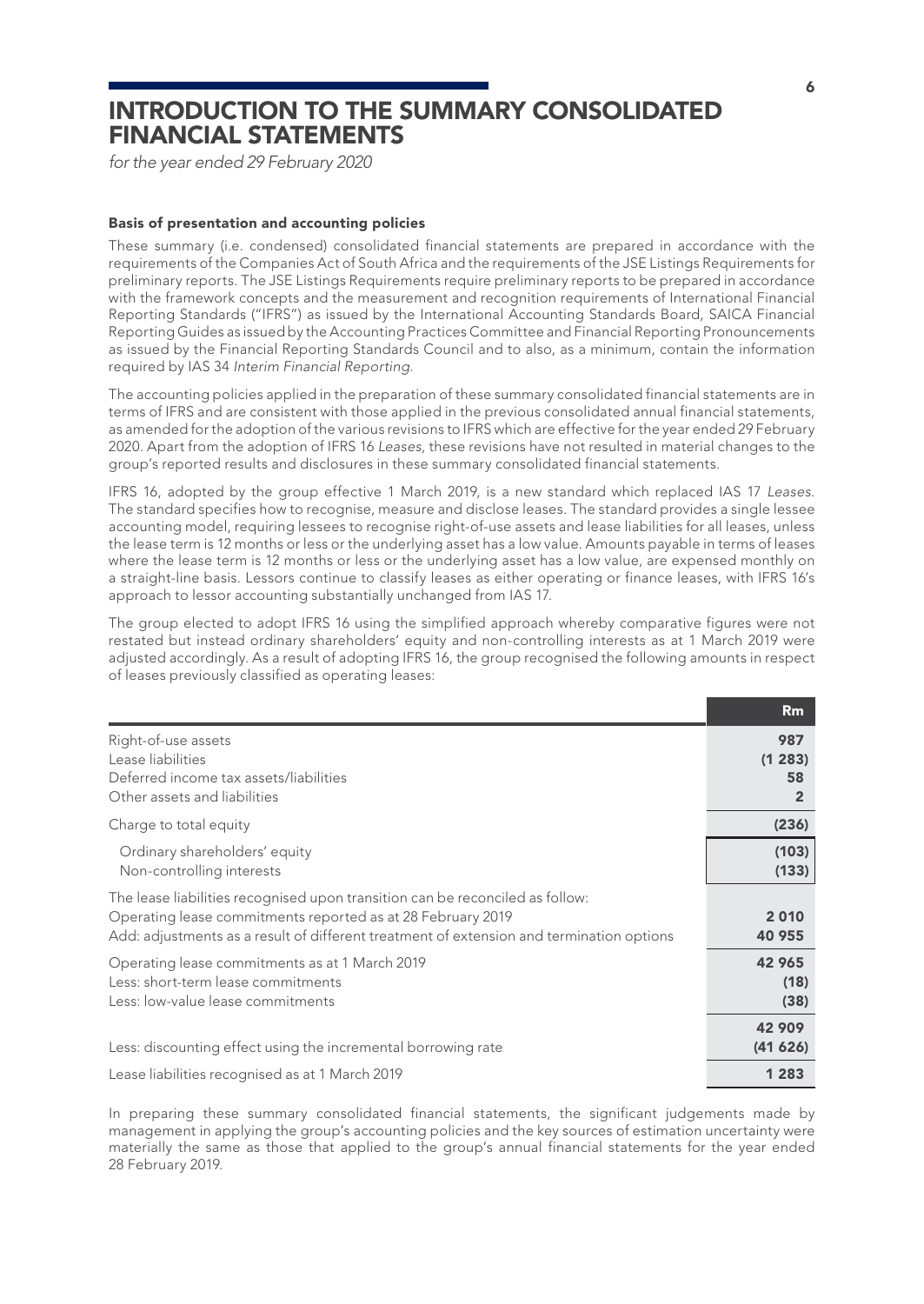### INTRODUCTION TO THE SUMMARY CONSOLIDATED FINANCIAL STATEMENTS *(continued)*

*for the year ended 29 February 2020*

#### Preparation

These summary consolidated preliminary financial statements were compiled under the supervision of the group chief financial officer, Mr WL Greeff, CA (SA), and were reviewed by PSG Group's external auditor, PricewaterhouseCoopers Inc, with a copy of their unmodified review conclusion attached hereto. Any reference to future financial performance included in this announcement, has not been reviewed or reported on by the company's auditor.

### Linked investment contracts, consolidated mutual funds and other client-related balances ("client-related balances")

Client-related balances result in assets and liabilities of equal value being recognised in the summary consolidated statement of financial position, although not directly related to PSG Group shareholders. These balances mainly stem from:

- PSG Life (an existing subsidiary of PSG Konsult) issuing linked investment contracts to clients in terms of which the value of policy benefits payable (included under "investment contract liabilities") is directly linked to the fair value of the supporting assets. The group is thus not exposed to the financial risks associated with these assets and liabilities.
- The group consolidates mutual funds deemed to be controlled in terms of IFRS 10 *Consolidated Financial Statements*, with the group's own investments in these mutual funds having been derecognised and all the funds' underlying assets having been recognised. Third parties' funds invested in the respective mutual funds are recognised as a payable and included under "third-party liabilities arising on consolidation of mutual funds" and the group is thus not exposed to the financial risks associated with these assets and liabilities.

For transparency sake and to assist users in gaining a better understanding of the impact of client-related balances on the reported amounts, the summary consolidated statement of financial position, summary consolidated income statement and summary consolidated statement of cash flows continue to differentiate between assets, liabilities, income, expenses and cash flows attributable to i) own balances (i.e. those attributable to the ordinary shareholders of PSG Group and its subsidiaries) and ii) client-related balances.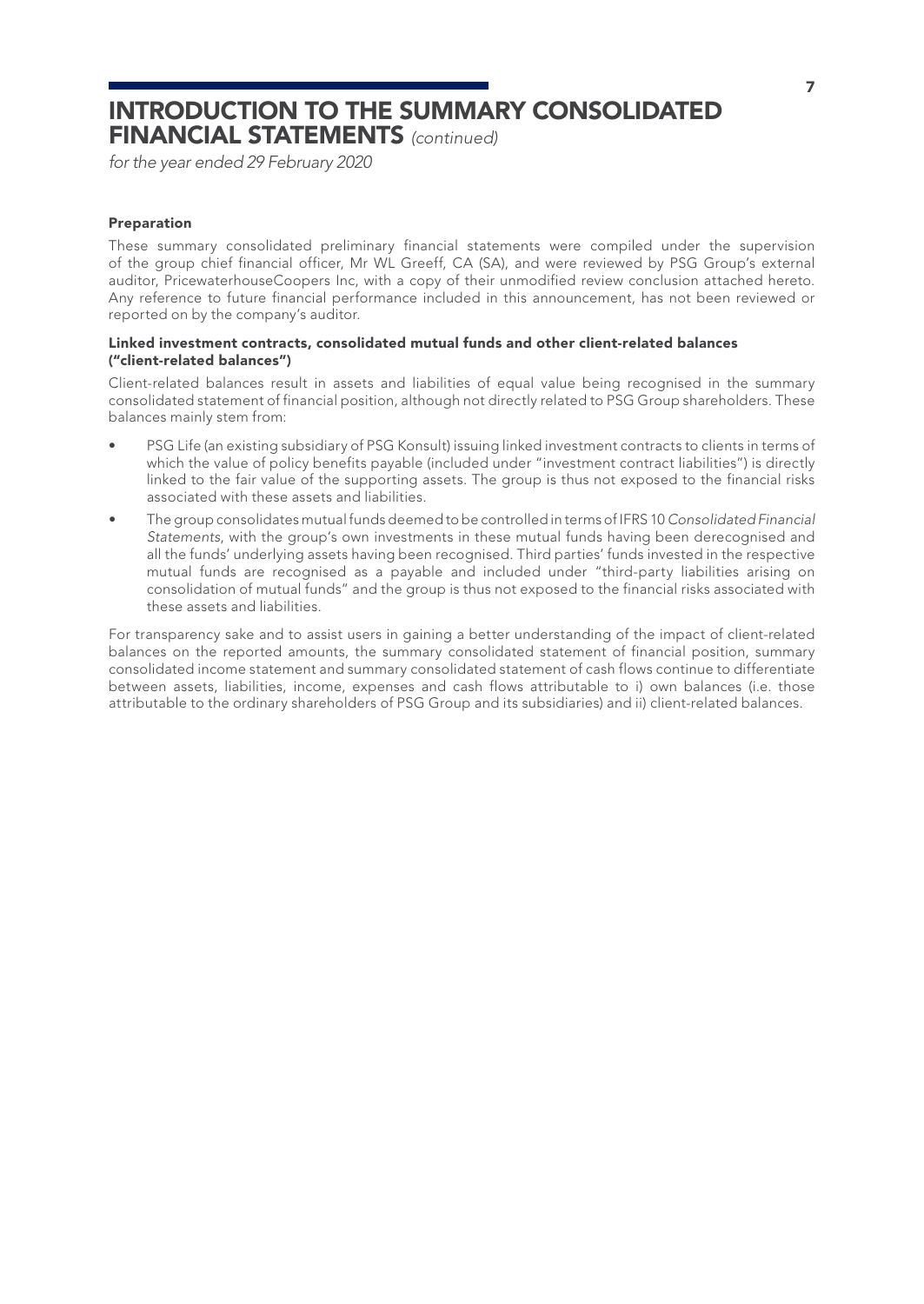### SUMMARY CONSOLIDATED STATEMENT OF FINANCIAL POSITION

*as at 29 February 2020*

|                                                                       |      | Own               | <b>Reviewed</b><br>2020<br>Client-<br>related |                | Own            | Audited<br>2019<br>Client-<br>related |                |
|-----------------------------------------------------------------------|------|-------------------|-----------------------------------------------|----------------|----------------|---------------------------------------|----------------|
|                                                                       |      | balances          | balances                                      | <b>Total</b>   | balances       | balances                              | Total          |
|                                                                       | Note | Rm                | Rm                                            | Rm             | <b>Rm</b>      | <b>Rm</b>                             | <b>Rm</b>      |
| <b>Assets</b>                                                         |      |                   |                                               |                |                |                                       |                |
| Property, plant and equipment<br>Intangible assets                    |      | 12 117<br>4 4 8 3 |                                               | 12 117<br>4483 | 11 149<br>4541 |                                       | 11 149<br>4541 |
| Right-of-use assets                                                   |      | 1 107             |                                               | 1 107          |                |                                       |                |
| Investment in ordinary shares                                         |      |                   |                                               |                |                |                                       |                |
| of associates<br>Investment in preference shares                      |      | 10 672            |                                               | 10 672         | 14578          |                                       | 14 578         |
| of/loans granted to associates                                        |      | 42                |                                               | 42             | 178            |                                       | 178            |
| Investment in ordinary shares                                         |      |                   |                                               |                |                |                                       |                |
| of joint ventures<br>Loans granted to joint ventures                  |      | 986<br>35         |                                               | 986<br>35      | 855<br>5       |                                       | 855<br>5       |
| Employee benefit assets                                               |      | 42                |                                               | 42             | 43             |                                       | 43             |
| Unit-linked investments                                               |      | 682               | 49722                                         | 50 404         | 776            | 45719                                 | 46 495         |
| Equity securities                                                     |      | 411               | 2 2 0 9                                       | 2 6 2 0        | 659            | 2 3 3 7                               | 2996           |
| Debt securities<br>Deferred income tax assets                         |      | 1847<br>469       | 4 3 6 5                                       | 6 2 1 2<br>469 | 1873<br>303    | 4 3 9 0                               | 6263<br>303    |
| Biological assets                                                     |      | 585               |                                               | 585            | 593            |                                       | 593            |
| Investment in investment contracts                                    |      |                   | 16                                            | 16             |                | 16                                    | 16             |
| Loans and advances                                                    |      | 330               |                                               | 330            | 443            |                                       | 443            |
| Trade and other receivables<br>Derivative financial assets            |      | 4 2 6 1<br>1      | 1740<br>23                                    | 6001<br>24     | 3 2 6 8<br>22  | 1 3 2 1<br>11                         | 4589<br>33     |
| Inventory                                                             |      | 2038              |                                               | 2038           | 1696           |                                       | 1696           |
| Current income tax assets                                             |      | 39                |                                               | 39             | 102            |                                       | 102            |
| Reinsurance assets                                                    |      | 134               |                                               | 134            | 109            |                                       | 109            |
| Cash and cash equivalents<br>Assets held for sale                     | 5    | 1723<br>5 5 2 0   | 254                                           | 1977<br>5 5 20 | 1552           | 280                                   | 1832           |
| <b>Total assets</b>                                                   |      | 47 524            | 58 329                                        | 105 853        | 42745          | 54 074                                | 96819          |
| <b>Equity</b>                                                         |      |                   |                                               |                |                |                                       |                |
| Ordinary shareholders' equity                                         |      | 19 083            |                                               | 19083          | 18 11 5        |                                       | 18 115         |
| Non-controlling interests                                             |      | 11843             |                                               | 11 843         | 11 7 7 6       |                                       | 11776          |
| <b>Total equity</b>                                                   |      | 30 9 26           | $\overline{\phantom{0}}$                      | 30 926         | 29891          | $\overline{a}$                        | 29891          |
| <b>Liabilities</b>                                                    |      |                   |                                               |                |                |                                       |                |
| Insurance contracts                                                   |      | 554               |                                               | 554            | 543            |                                       | 543            |
| Investment contract liabilities<br>Third-party liabilities arising on |      |                   | 26 694                                        | 26 694         |                | 25 9 32                               | 25 9 32        |
| consolidation of mutual funds                                         |      |                   | 29 999                                        | 29 999         |                | 26715                                 | 26715          |
| Deferred income tax liabilities                                       |      | 975               |                                               | 975            | 963            |                                       | 963            |
| <b>Borrowings</b>                                                     |      | 9094              |                                               | 9094           | 7666           | 111                                   | 7777           |
| Lease liabilities<br>Derivative financial liabilities                 |      | 1453<br>87        | 30                                            | 1453<br>117    | 64             | 14                                    | 78             |
| Employee benefit liabilities                                          |      | 598               |                                               | 598            | 528            |                                       | 528            |
| Trade and other payables                                              |      | 3679              | 1606                                          | 5 2 8 5        | 3046           | 1 3 0 2                               | 4348           |
| Reinsurance liabilities<br>Current income tax liabilities             |      | $\overline{ }$    |                                               | 7              | 5              |                                       | 5              |
| Liabilities held for sale                                             |      | 135<br>16         |                                               | 135<br>16      | 39             |                                       | 39             |
| <b>Total liabilities</b>                                              |      | 16 598            | 58 329                                        | 74 927         | 12854          | 54 074                                | 66928          |
| <b>Total equity and liabilities</b>                                   |      | 47 524            | 58 329                                        | 105 853        | 42745          | 54 074                                | 96819          |
| Net asset value per share (R)                                         |      | 87.49             |                                               |                | 83,06          |                                       |                |
| Net tangible asset value per share (R)                                |      | 66,94             |                                               |                | 62,24          |                                       |                |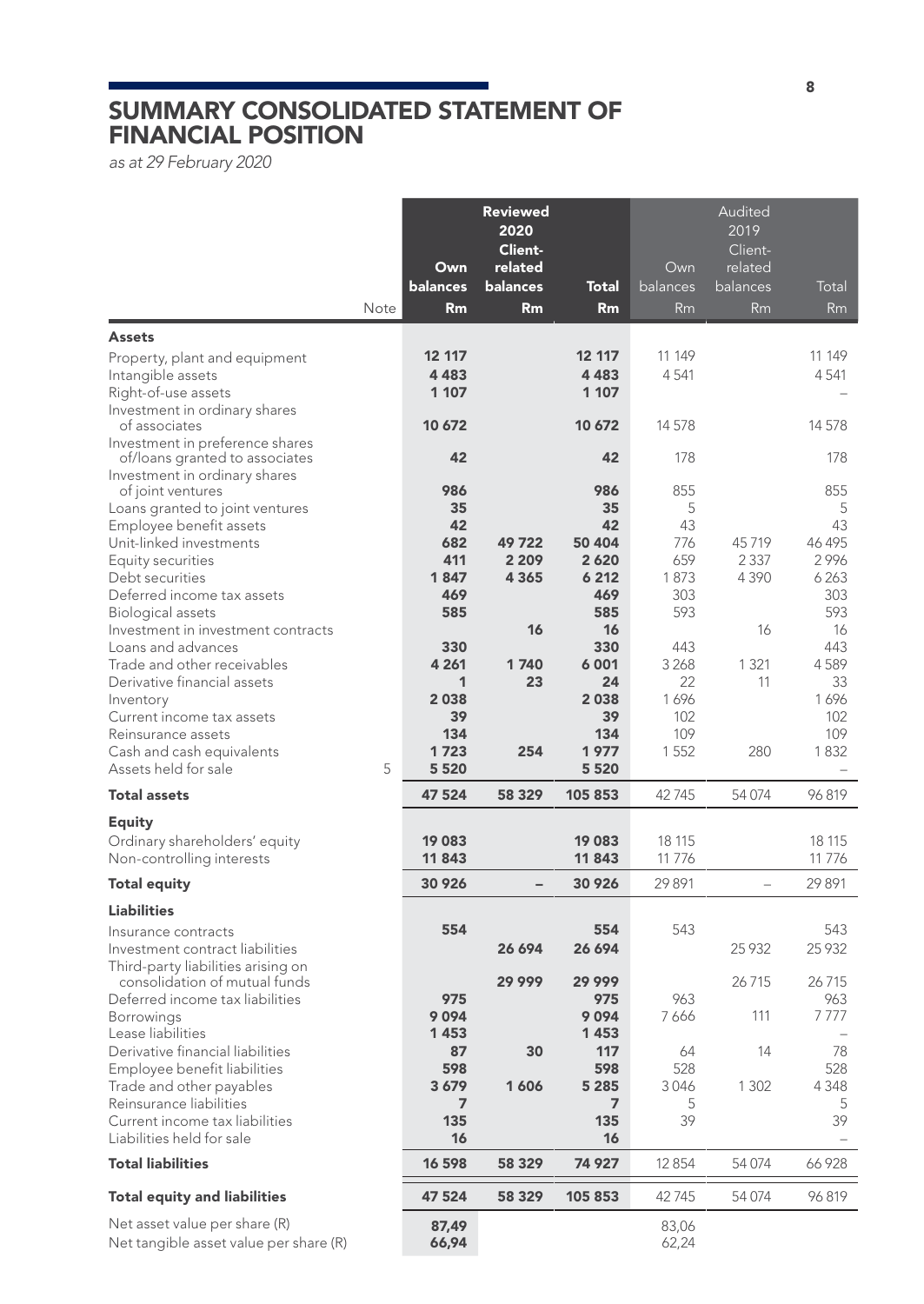## SUMMARY CONSOLIDATED INCOME STATEMENT

*for the year ended 29 February 2020*

|                                                                                                                                                  | Note | Own<br>balances<br>Rm | <b>Reviewed</b><br>2020<br>Client-<br>related<br>balances<br>Rm | <b>Total</b><br>Rm      | Own<br>balances<br>Rm | Audited*<br>2019<br>Client-<br>related<br>balances<br>Rm | Total<br><b>Rm</b>    |
|--------------------------------------------------------------------------------------------------------------------------------------------------|------|-----------------------|-----------------------------------------------------------------|-------------------------|-----------------------|----------------------------------------------------------|-----------------------|
| <b>CONTINUING OPERATIONS</b>                                                                                                                     |      |                       |                                                                 |                         |                       |                                                          |                       |
| Revenue from sale of goods<br>Cost of goods sold                                                                                                 |      | 13 502<br>(11339)     |                                                                 | 13 502<br>(11339)       | 13041<br>(11460)      |                                                          | 13 041<br>(11460)     |
| Gross profit from sale of goods                                                                                                                  |      | 2 1 6 3               |                                                                 | 2 1 6 3                 | 1581                  | $\overline{\phantom{0}}$                                 | 1581                  |
| Revenue earned from commission,<br>school, net insurance and other<br>fee income**                                                               | 6    | 10 936                | (75)                                                            | 10 861                  | 9329                  | (90)                                                     | 9239                  |
| Fair value adjustments and other                                                                                                                 |      |                       |                                                                 |                         |                       |                                                          |                       |
| income<br>Changes in fair value of<br>biological assets<br>Investment income<br>Fair value gains/(losses)<br>Fair value adjustment to investment |      | 225<br>427<br>3       | 1964<br>(125)                                                   | 225<br>2 3 9 1<br>(122) | 194<br>492<br>(268)   | 1810<br>644                                              | 194<br>2 3 0 2<br>376 |
| contract liabilities<br>Fair value adjustment to third-party                                                                                     |      |                       | (507)                                                           | (507)                   |                       | (1073)                                                   | (1073)                |
| liabilities arising on consolidation<br>of mutual funds<br>Other operating income                                                                |      | 314                   | (1 270)                                                         | (1 270)<br>314          | 216                   | (1336)                                                   | (1336)<br>216         |
|                                                                                                                                                  |      | 969                   | 62                                                              | 1031                    | 634                   | 45                                                       | 679                   |
| <b>Expenses</b><br>Insurance claims and loss<br>adjustments, net of recoveries<br>Marketing, administration,<br>impairment losses and            |      | (663)                 |                                                                 | (663)                   | (582)                 |                                                          | (582)                 |
| other expenses                                                                                                                                   |      | (11 576)              | 47                                                              | (11 529)                | (9185)                | 57                                                       | (9128)                |
|                                                                                                                                                  |      | (12 239)              | 47                                                              | (12 192)                | (9767)                | 57                                                       | (9710)                |
| Net income from associates<br>and joint ventures                                                                                                 |      |                       |                                                                 |                         |                       |                                                          |                       |
| Share of profits of associates and<br>joint ventures<br>Loss or impairment of associates<br>Net profit on sale/dilution of interest              |      | 2 3 0 7<br>(323)      |                                                                 | 2 3 0 7<br>(323)        | 2042<br>(59)          |                                                          | 2042<br>(59)          |
| in associates                                                                                                                                    |      | 130                   |                                                                 | 130                     | 6                     |                                                          | 6                     |
|                                                                                                                                                  |      | 2 1 1 4               |                                                                 | 2 1 1 4                 | 1989                  | $\overline{\phantom{0}}$                                 | 1989                  |
| <b>Profit before finance costs</b><br>and taxation<br>Finance costs                                                                              |      | 3943<br>(889)         | 34                                                              | 3 9 7 7<br>(889)        | 3766<br>(676)         | 12                                                       | 3778<br>(676)         |
| <b>Profit before taxation</b><br>Taxation                                                                                                        |      | 3054                  | 34<br>(34)                                                      | 3088                    | 3090                  | 12<br>(12)                                               | 3 1 0 2               |
| Profit for the year from<br>continuing operations                                                                                                |      | (491)<br>2563         | $\overline{\phantom{0}}$                                        | (525)<br>2563           | (464)<br>2626         | $\overline{a}$                                           | (476)<br>2626         |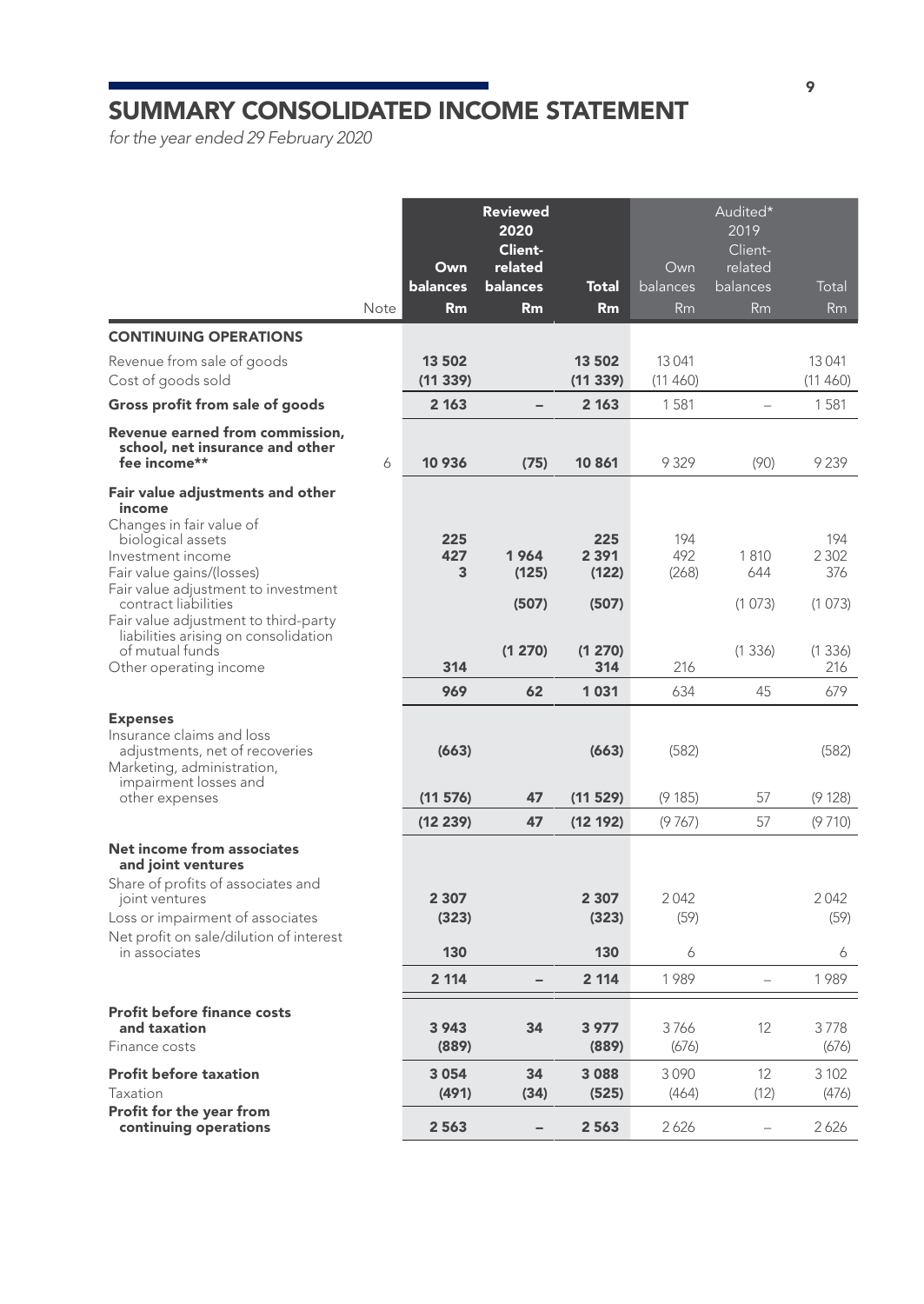### SUMMARY CONSOLIDATED INCOME STATEMENT *(continued)*

*for the year ended 29 February 2020*

|                                                                                                                              | Own<br>balances<br>Rm | <b>Reviewed</b><br>2020<br>Client-<br>related<br>balances<br>Rm | <b>Total</b><br>Rm | Own<br>balances<br>Rm | Audited*<br>2019<br>Client-<br>related<br>balances<br>Rm | Total<br>Rm |
|------------------------------------------------------------------------------------------------------------------------------|-----------------------|-----------------------------------------------------------------|--------------------|-----------------------|----------------------------------------------------------|-------------|
| <b>DISCONTINUED OPERATIONS</b>                                                                                               |                       |                                                                 |                    |                       |                                                          |             |
| Profit/(loss) for the year from<br>discontinued operations                                                                   | 795                   |                                                                 | 795                | (285)                 |                                                          | (285)       |
| Share of profit of associate<br>Reversal of/(loss on) impairment of<br>associate<br>(Loss)/profit on dilution of interest in | 264                   |                                                                 | 264                | 318                   |                                                          | 318         |
|                                                                                                                              | 617                   |                                                                 | 617                | (617)                 |                                                          | (617)       |
| associate                                                                                                                    | (86)                  |                                                                 | (86)               | 14                    |                                                          | 14          |
| Profit for the year                                                                                                          | 3 3 5 8               |                                                                 | 3 3 5 8            | 2 3 4 1               |                                                          | 2 3 4 1     |
| Attributable to:                                                                                                             |                       |                                                                 |                    |                       |                                                          |             |
| Owners of the parent                                                                                                         | 2462                  |                                                                 |                    | 1926                  |                                                          |             |
| Continuing operations                                                                                                        | 2 1 1 2               |                                                                 |                    | 2051                  |                                                          |             |
| Discontinued operations                                                                                                      | 350                   |                                                                 |                    | (125)                 |                                                          |             |
| Non-controlling interests                                                                                                    | 896                   |                                                                 |                    | 415                   |                                                          |             |
|                                                                                                                              | 3 3 5 8               |                                                                 |                    | 2 3 4 1               |                                                          |             |

*\* Re-presented for the discontinued operation detailed in note 5.*

*\*\* Line item wording amended and re-presented higher up on the summary consolidated income statement being representative of the group's revenue-producing activities, with no change to previously reported amounts.*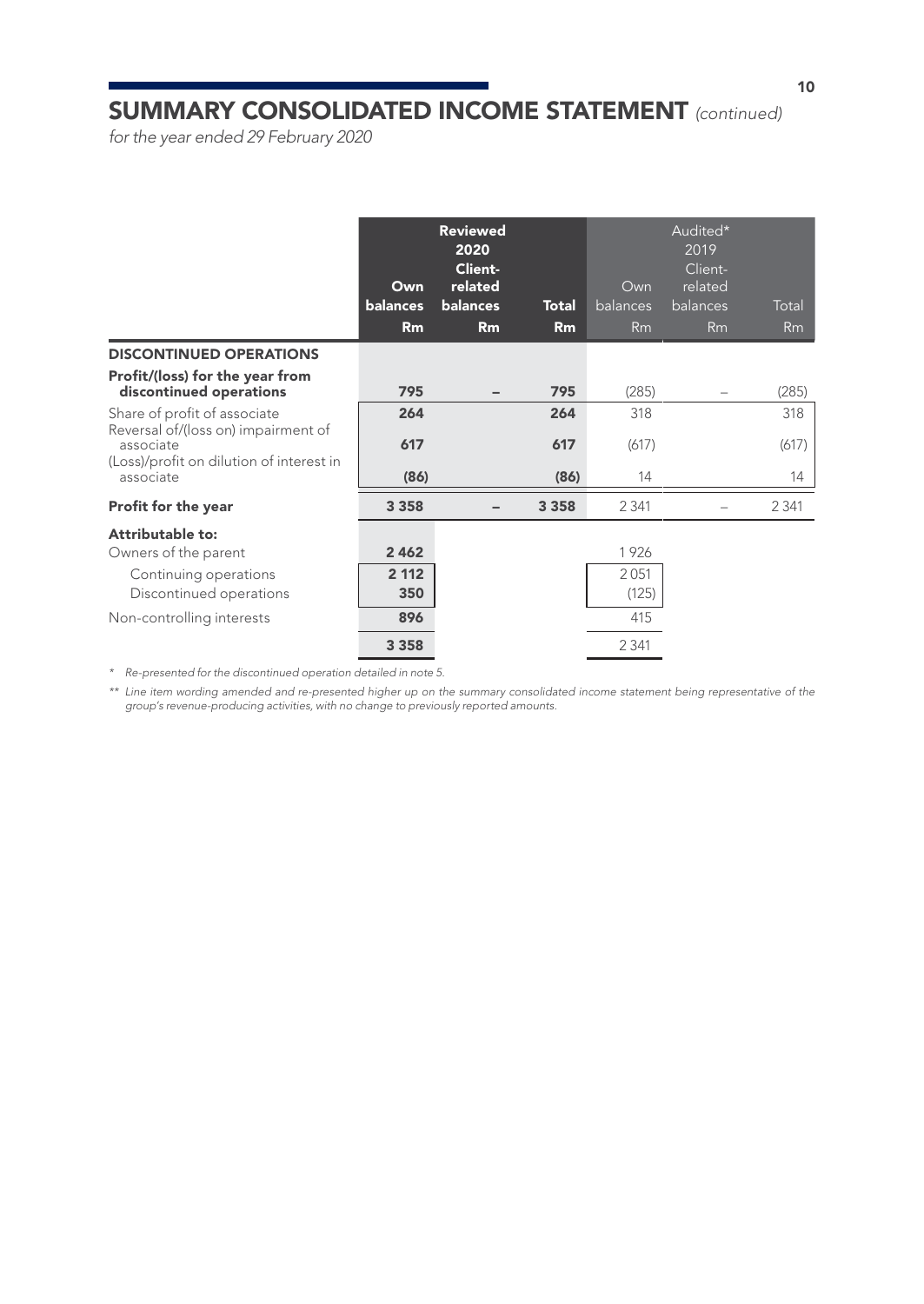### SUMMARY CONSOLIDATED STATEMENT OF COMPREHENSIVE INCOME

*for the year ended 29 February 2020*

|                                                                                                                                                                                                    | <b>Reviewed</b><br>2020<br>Rm | Audited<br>2019<br>Rm |
|----------------------------------------------------------------------------------------------------------------------------------------------------------------------------------------------------|-------------------------------|-----------------------|
| Profit for the year                                                                                                                                                                                | 3 3 5 8                       | 2.341                 |
| Other comprehensive loss for the year, net of taxation                                                                                                                                             | (432)                         | (50)                  |
| Items that may be subsequently reclassified to profit or loss<br>Currency translation adjustments<br>Cash flow hedges<br>Share of other comprehensive losses and equity<br>movements of associates | (181)<br>(13)<br>(238)        | (19)<br>7<br>(36)     |
| Items that may not be subsequently reclassified to profit or loss<br>Losses from changes in financial and demographic assumptions<br>of post-employment benefit obligations                        |                               | (2)                   |
| Total comprehensive income for the year                                                                                                                                                            | 2926                          | 2 2 9 1               |
| Attributable to:<br>Owners of the parent<br>Continuing operations<br>Discontinued operations                                                                                                       | 2 2 6 3<br>2 3 6 8<br>(105)   | 1912<br>1919<br>(7)   |
| Non-controlling interests                                                                                                                                                                          | 663                           | 379                   |
|                                                                                                                                                                                                    | 2926                          | 2 2 9 1               |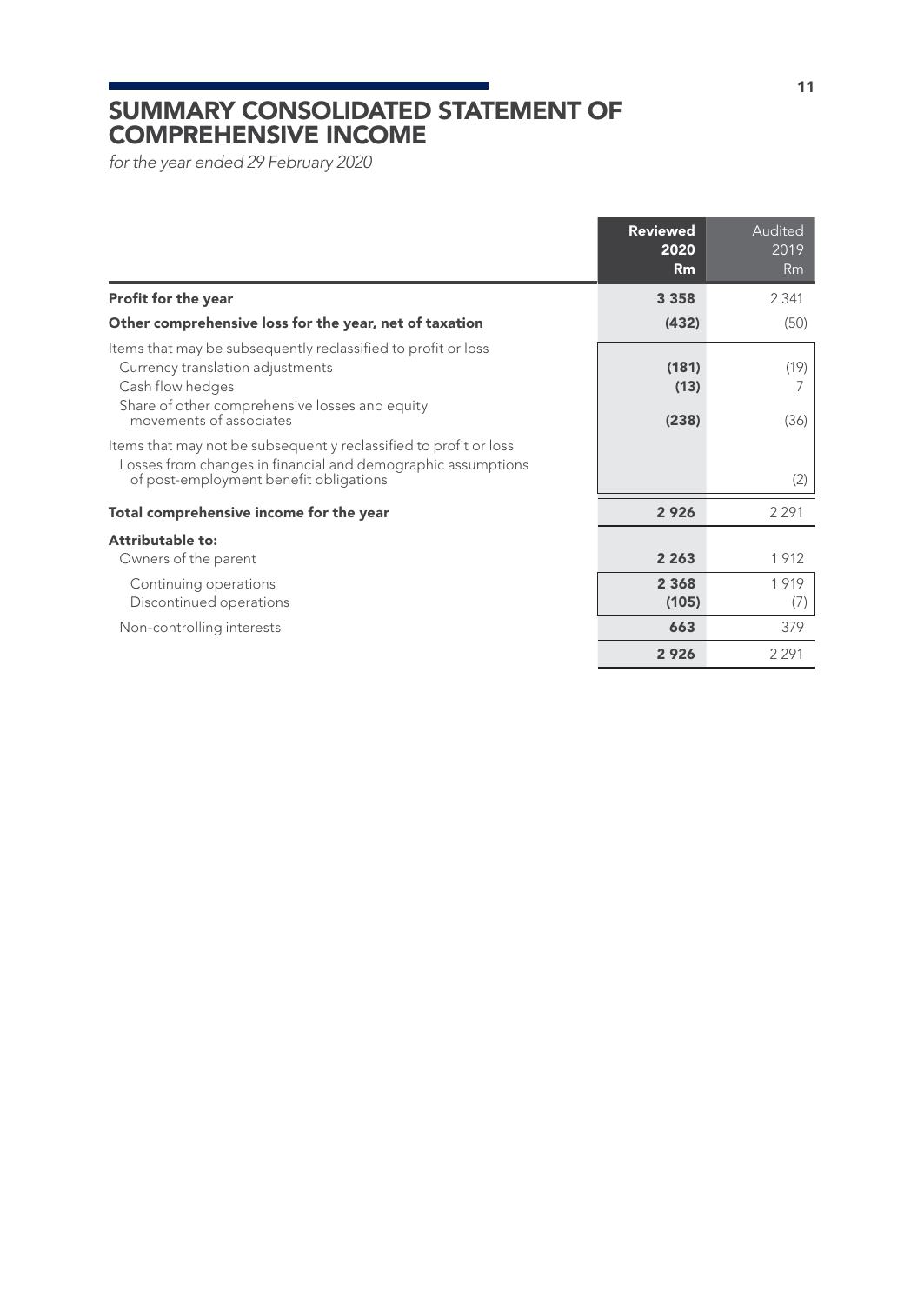### SUMMARY CONSOLIDATED STATEMENT OF CHANGES IN EQUITY

*for the year ended 29 February 2020*

| Note                                                                                                                                                                                                                      | <b>Reviewed</b><br>2020<br>Rm                  | Audited<br>2019<br><b>Rm</b>                      |
|---------------------------------------------------------------------------------------------------------------------------------------------------------------------------------------------------------------------------|------------------------------------------------|---------------------------------------------------|
| Ordinary shareholders' equity at beginning of the year                                                                                                                                                                    | 18 012                                         | 16 912                                            |
| Previously reported<br>Adjustment due to the initial application of IFRS 16 (2019: IFRS 9)                                                                                                                                | 18 115<br>(103)                                | 17 143<br>(231)                                   |
| Total comprehensive income<br>Issue of shares<br>Share-based payment costs - employees<br>Treasury shares (acquired)/released<br>Transactions with non-controlling interests<br>Dividends paid                            | 2 2 6 3<br>15<br>80<br>(11)<br>(255)<br>(1021) | 1912<br>157<br>73<br>111<br>(121)<br>(929)        |
| Ordinary shareholders' equity at end of the year                                                                                                                                                                          | 19 083                                         | 18 115                                            |
| Non-controlling interests at beginning of the year                                                                                                                                                                        | 11 643                                         | 11 697                                            |
| Previously reported<br>Adjustment due to the initial application of IFRS 16 (2019: IFRS 9)                                                                                                                                | 11 776<br>(133)                                | 11729<br>(32)                                     |
| Total comprehensive income<br>Issue of shares<br>Share-based payment costs - employees<br>3<br>Subsidiaries acquired<br>Subsidiaries deconsolidated/sold<br>Transactions with non-controlling interests<br>Dividends paid | 663<br>20<br>48<br>66<br>(2)<br>(142)<br>(453) | 379<br>433<br>39<br>25<br>(106)<br>(191)<br>(500) |
| Non-controlling interests at end of the year                                                                                                                                                                              | 11843                                          | 11 7 7 6                                          |
| <b>Total equity</b>                                                                                                                                                                                                       | 30 926                                         | 29891                                             |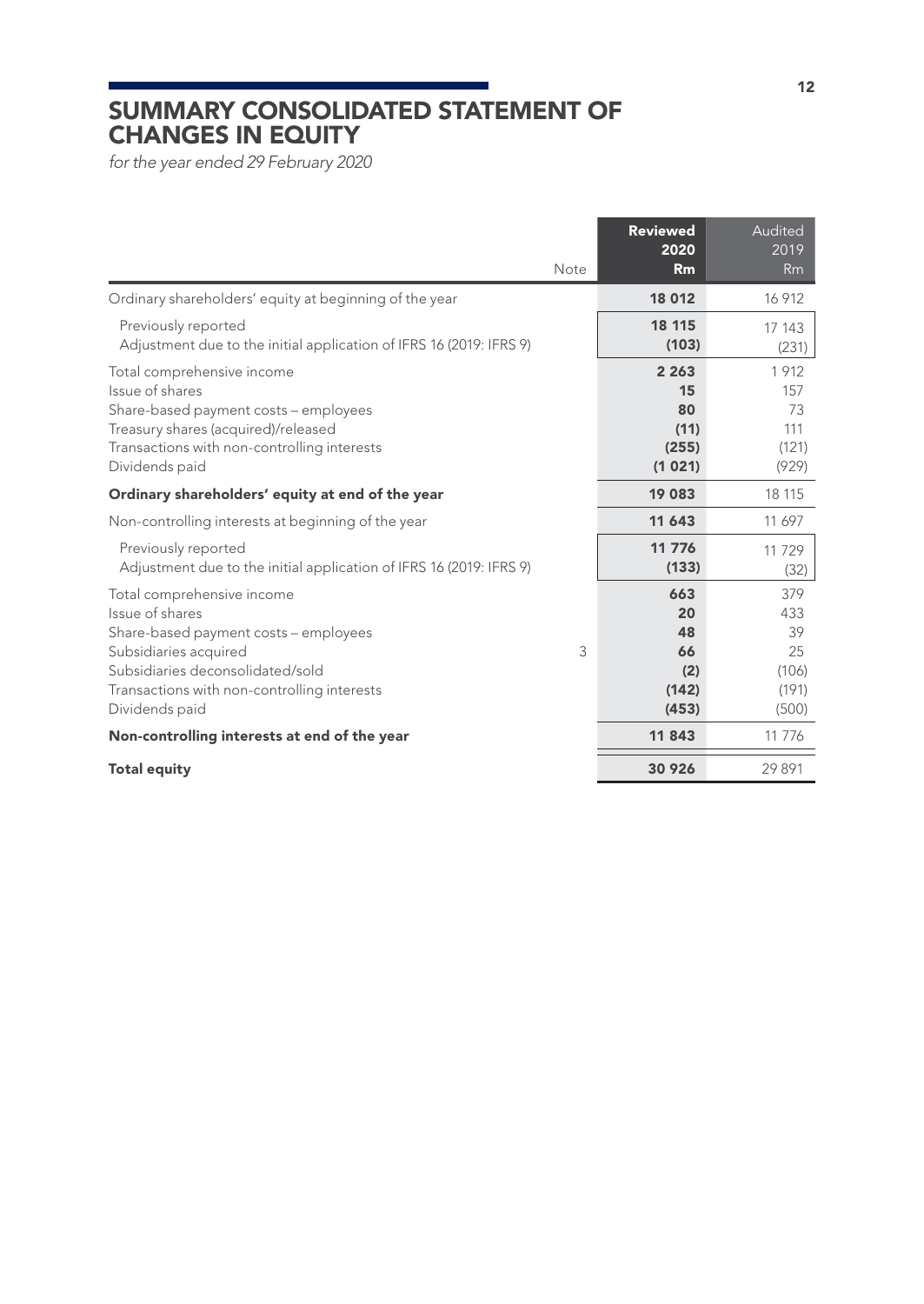### SUMMARY CONSOLIDATED STATEMENT OF CASH FLOWS

*for the year ended 29 February 2020* 

|                                                                                                                                                  |                | Own<br>balances                             | <b>Reviewed</b><br>2020<br>Client-<br>related<br>balances | Total                                         | Own<br>balances                         | Audited*<br>2019<br>Client-<br>related<br>balances | Total                                   |
|--------------------------------------------------------------------------------------------------------------------------------------------------|----------------|---------------------------------------------|-----------------------------------------------------------|-----------------------------------------------|-----------------------------------------|----------------------------------------------------|-----------------------------------------|
|                                                                                                                                                  | <b>Notes</b>   | Rm                                          | Rm                                                        | Rm                                            | Rm                                      | Rm                                                 | Rm                                      |
| Net cash flow from<br>operating activities<br>Cash generated from/<br>(utilised by) operations                                                   | $\overline{2}$ | 2 184                                       | (1922)                                                    | 262                                           | 1726                                    | (1863)                                             | (137)                                   |
| Interest income<br>Dividend income                                                                                                               |                | 352<br>985                                  | 1 360<br>643                                              | 1712<br>1628                                  | 439<br>922                              | 1 3 3 5<br>476                                     | 1774<br>1 3 9 8                         |
| Continuing operations<br>Discontinued operations                                                                                                 |                | 796<br>189                                  | 643                                                       | 1439<br>189                                   | 709<br>213                              | 476                                                | 1 1 8 5<br>213                          |
| Finance costs<br>Taxation paid                                                                                                                   |                | (840)<br>(483)                              | (7)                                                       | (840)<br>(490)                                | (668)<br>(693)                          |                                                    | (668)<br>(693)                          |
| <b>Net cash flow from</b><br>operating activities                                                                                                |                | 2 198                                       | 74                                                        | 2 2 7 2                                       | 1726                                    | (52)                                               | 1674                                    |
| Net cash flow from<br>investing activities                                                                                                       |                | (1461)                                      |                                                           | (1461)                                        | (963)                                   | (23)                                               | (986)                                   |
| Cash flow from subsidiaries/<br>businesses acquired                                                                                              | 3              | (235)                                       |                                                           | (235)                                         | (852)                                   |                                                    | (852)                                   |
| Cash flow from subsidiaries<br>deconsolidated/sold<br>Cash flow from first-time                                                                  |                | 54                                          |                                                           | 54                                            | (59)                                    |                                                    | (59)                                    |
| consolidation of mutual<br>fund                                                                                                                  |                |                                             |                                                           |                                               |                                         | 10                                                 | 10                                      |
| Cash flow from deconsoli-<br>dation of mutual funds<br>Acquisition of ordinary shares                                                            |                |                                             |                                                           |                                               |                                         | (33)                                               | (33)                                    |
| in associates and joint<br>ventures                                                                                                              |                | (515)                                       |                                                           | (515)                                         | (402)                                   |                                                    | (402)                                   |
| Acquisition of property, plant<br>and equipment<br>Other investing activities                                                                    |                | (1672)<br>907                               |                                                           | (1672)<br>907                                 | (1451)<br>1801                          |                                                    | (1451)<br>1801                          |
| Net cash flow from<br>financing activities                                                                                                       |                | (800)                                       | (100)                                                     | (900)                                         | (983)                                   |                                                    | (983)                                   |
| Dividends paid to:<br>PSG Group shareholders<br>Non-controlling interests<br>Borrowings drawn<br>Borrowings repaid<br>Other financing activities |                | (1021)<br>(453)<br>3 165<br>(2057)<br>(434) | (100)                                                     | (1 021)<br>(453)<br>3 165<br>(2 157)<br>(434) | (929)<br>(500)<br>1508<br>(1274)<br>212 |                                                    | (929)<br>(500)<br>1508<br>(1274)<br>212 |
| Net decrease in cash and<br>cash equivalents<br>Exchange (losses)/gains on                                                                       |                | (63)                                        | (26)                                                      | (89)                                          | (220)                                   | (75)                                               | (295)                                   |
| cash and cash equivalents                                                                                                                        |                | (21)                                        |                                                           | (21)                                          | 7                                       |                                                    | 7                                       |
| Cash and cash equivalents at<br>beginning of the year                                                                                            |                | 425                                         | 280                                                       | 705                                           | 638                                     | 355                                                | 993                                     |
| <b>Cash and cash equivalents</b><br>at end of the year                                                                                           |                | 341                                         | 254                                                       | 595                                           | 425                                     | 280                                                | 705                                     |

*\* Re-presented for the discontinued operation detailed in note 5.*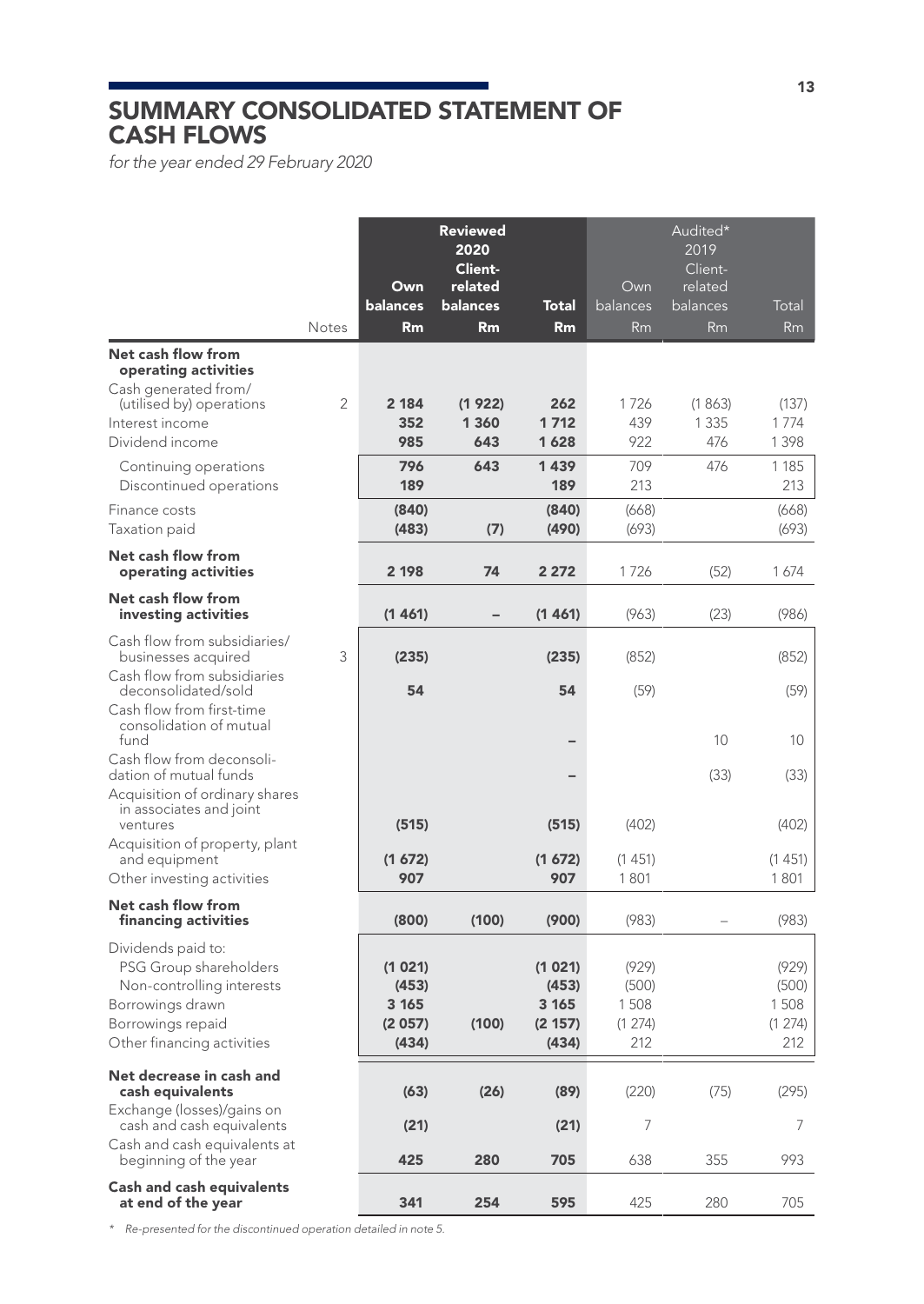### SUMMARY CONSOLIDATED STATEMENT OF CASH FLOWS *(continued)*

*for the year ended 29 February 2020*

*It is important to note that the treasury functions of PSG Group and each of its subsidiaries operate on a decentralised basis and thus independent from one another. All available cash held at a PSG Group-level is invested in the PSG Money Market Fund, while some of the available cash held at a subsidiary-level is also invested in the PSG Money Market Fund. Available cash held at a PSG Group-level and invested in the PSG Money Market Fund amounted to R186m (2019: R323m) at the reporting date.*

*As a result of the group's consolidation of the PSG Money Market Fund, the cash invested therein is derecognised and all of the fund's underlying highly-liquid debt securities are recognised on the summary consolidated statement of financial position. Third parties' cash invested in the PSG Money Market Fund is recognised as a payable and included under "third-party liabilities arising on consolidation of mutual funds".*

*The table below reconciles the cash and cash equivalents reported per the summary consolidated statement of financial position to that reported per the summary consolidated statement of cash flows. It furthermore also reconciles such balances to the liquid cash resources at both a PSG Group- and subsidiary-level.*

|                                                                                                                                | Own<br><b>balances</b><br>Rm | <b>Reviewed</b><br>2020<br><b>Client-</b><br>related<br>balances<br>Rm | <b>Total</b><br>Rm | Own<br>balances<br>Rm | Audited<br>2019<br>Client-<br>related<br>balances<br>Rm | Total<br><b>Rm</b> |
|--------------------------------------------------------------------------------------------------------------------------------|------------------------------|------------------------------------------------------------------------|--------------------|-----------------------|---------------------------------------------------------|--------------------|
| Cash and cash equivalents (per the<br>summary consolidated statement of<br>financial position)<br>Bank overdrafts (included in | 1723                         | 254                                                                    | 1977               | 1552                  | 280                                                     | 1832               |
| "borrowings" per the summary<br>consolidated statement of financial<br>position)                                               | (1382)                       |                                                                        | (1382)             | (1 127)               |                                                         | (1 127)            |
| Cash and cash equivalents (per the<br>summary consolidated statement of<br>cash flows)                                         | 341                          | 254                                                                    | 595                | 425                   | 280                                                     | 705                |
| Debt securities (per the summary<br>consolidated statement of financial<br>position)                                           | 1847                         | 4 3 6 5                                                                | 6212               | 1873                  | 4390                                                    | 6263               |
| Liquid cash resources                                                                                                          | 2 188                        | 4619                                                                   | 6807               | 2298                  | 4670                                                    | 6968               |
| PSG Group-level (invested in the<br>PSG Money Market Fund)<br>Subsidiary-level cash and cash                                   | 186                          |                                                                        |                    | 323                   |                                                         |                    |
| equivalents<br>Subsidiary-level bank overdrafts                                                                                | 3 3 8 4<br>(1382)            |                                                                        |                    | 3 1 0 2<br>(1 127)    |                                                         |                    |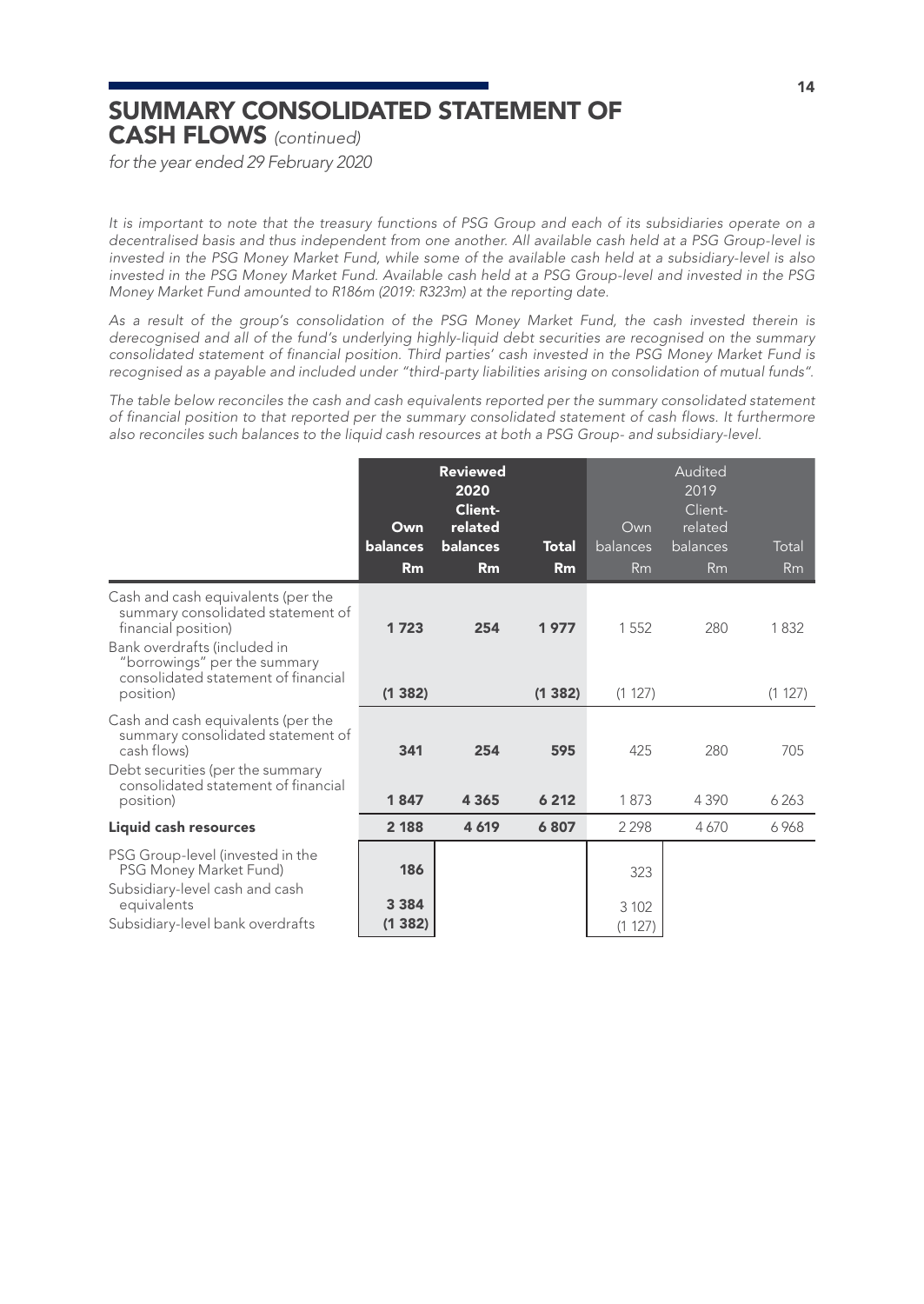### NOTES TO THE SUMMARY CONSOLIDATED FINANCIAL **STATEMENTS**

*for the year ended 29 February 2020*

|                                                                                         |                        | Contin-<br>uing<br>operations operations<br>Rm | <b>Reviewed</b><br>2020<br>Discon-<br>tinued<br>Rm | <b>Total</b><br>Rm | Contin-<br>uing<br>operations<br>Rm | Audited<br>2019<br>Discon-<br>tinued<br>operations<br>Rm | Total<br>Rm              |
|-----------------------------------------------------------------------------------------|------------------------|------------------------------------------------|----------------------------------------------------|--------------------|-------------------------------------|----------------------------------------------------------|--------------------------|
| 1.<br><b>Headline earnings</b><br>Profit for the year<br>attributable to owners         |                        |                                                |                                                    |                    |                                     |                                                          |                          |
| of the parent                                                                           |                        | 2 1 1 2                                        | 350                                                | 2 4 6 2            | 2051                                | (125)                                                    | 1926                     |
| Non-headline items                                                                      |                        | 347                                            | (226)                                              | 121                | 11                                  | 257                                                      | 268                      |
| Gross amounts                                                                           |                        | 607                                            | (512)                                              | 95                 | 73                                  | 586                                                      | 659                      |
| Loss on/(reversal<br>of) impairment of<br>associate<br>Net (profit)/loss on             |                        | 323                                            | (617)                                              | (294)              | 59                                  | 617                                                      | 676                      |
| sale/dilution of                                                                        | interest in associates | (130)                                          | 86                                                 | (44)               | (6)                                 | (14)                                                     | (20)                     |
| Profit from<br>subsidiaries sold/<br>deconsolidated<br>Fair value gain on               |                        | (58)                                           |                                                    | (58)               | (8)                                 |                                                          | (8)                      |
| step-up from<br>associate to<br>subsidiary<br>Net loss on<br>sale/impairment of         |                        | (4)                                            |                                                    | (4)                | (2)                                 |                                                          | (2)                      |
| intangible assets<br>(including goodwill)<br>Net (loss)/profit on<br>sale/impairment of |                        | 294                                            |                                                    | 294                | 120                                 |                                                          | 120                      |
| property, plant and<br>equipment                                                        |                        | 209                                            |                                                    | 209                | (1)                                 |                                                          | (1)                      |
| Loss on impairment of<br>biological assets                                              |                        | $\overline{2}$                                 |                                                    | $\overline{2}$     |                                     |                                                          | $\overline{\phantom{0}}$ |
| Non-headline items of<br>associates and joint<br>ventures                               |                        | (75)                                           | 19                                                 | (56)               | (64)                                | (17)                                                     | (81)                     |
| Bargain purchase gain                                                                   |                        |                                                |                                                    |                    | (25)                                |                                                          | (25)                     |
| Impairment of assets<br>held for sale                                                   |                        | 46                                             |                                                    | 46                 |                                     |                                                          | $\overline{\phantom{0}}$ |
| Non-controlling<br>interests<br>Taxation                                                |                        | (309)<br>49                                    | 286                                                | (23)<br>49         | (61)<br>(1)                         | (329)                                                    | (390)<br>(1)             |
|                                                                                         |                        |                                                |                                                    |                    |                                     |                                                          |                          |
| <b>Headline earnings</b>                                                                |                        | 2459                                           | 124                                                | 2 5 8 3            | 2062                                | 132                                                      | 2 1 9 4                  |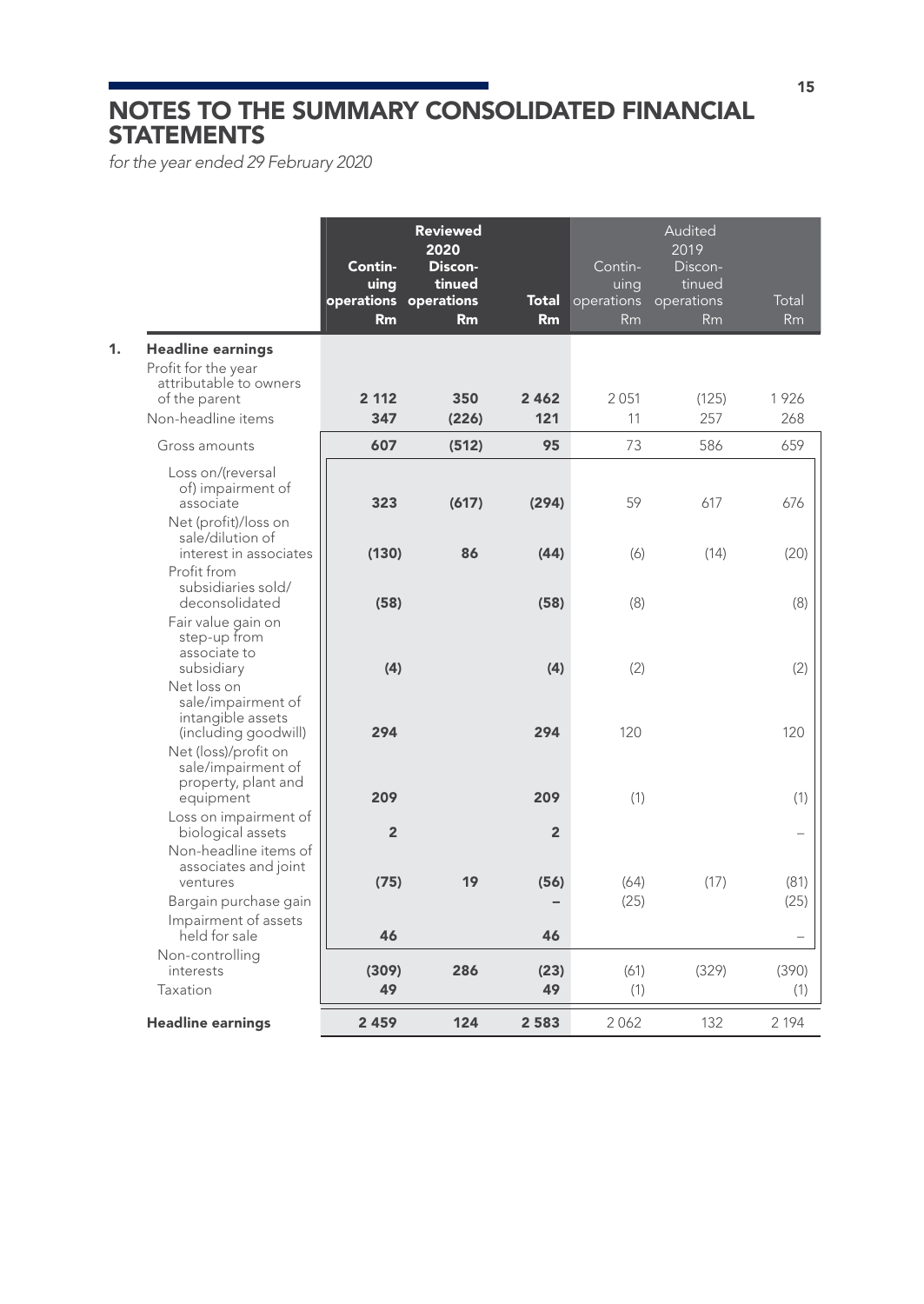STATEMENTS *(continued)*

*for the year ended 29 February 2020*

### 1. Headline earnings *(continued)*

|                                   | Change<br>%              | <b>Reviewed</b><br>2020 | Audited<br>2019 |
|-----------------------------------|--------------------------|-------------------------|-----------------|
| Earnings per share (R)            |                          |                         |                 |
| Recurring                         | 18                       | 12,81                   | 10,86           |
| Headline                          | 17                       | 11,84                   | 10,11           |
| Continuing operations             | 19                       | 11.27                   | 9,50            |
| Discontinued operations           | (7)                      | 0,57                    | 0,61            |
| Attributable                      | 27                       | 11,29                   | 8,88            |
| Continuing operations             | 3                        | 9,69                    | 9,45            |
| Discontinued operations           | n/a                      | 1,60                    | (0, 57)         |
| Diluted headline                  | 18                       | 11,81                   | 9,99            |
| Continuing operations             | 19                       | 11,24                   | 9,42            |
| Discontinued operations           | $\overline{\phantom{0}}$ | 0,57                    | 0,57            |
| Diluted attributable              | 29                       | 11,26                   | 8,76            |
| Continuing operations             | 3                        | 9.66                    | 9,36            |
| Discontinued operations           | n/a                      | 1,60                    | (0,60)          |
| Dividend per share (R)            | (48)                     | 2,39                    | 4,56            |
| Interim                           | 8                        | 1,64                    | 1,52            |
| Final                             | (75)                     | 0,75                    | 3,04            |
| Number of shares (m)              |                          |                         |                 |
| In issue                          |                          | 232,2                   | 232,1           |
| In issue (net of treasury shares) |                          | 218,1                   | 218,1           |
| Weighted average                  |                          | 218,1                   | 217,0           |
| Diluted weighted average          |                          | 218,2                   | 217,7           |

|                                                                                                            | Own<br><b>balances</b> | <b>Reviewed</b><br>2020<br>Client-<br>related<br>balances | Total         | Own<br>balances | Audited<br>2019<br>Client-<br>related<br>balances | Total         |
|------------------------------------------------------------------------------------------------------------|------------------------|-----------------------------------------------------------|---------------|-----------------|---------------------------------------------------|---------------|
|                                                                                                            | Rm                     | Rm                                                        | Rm            | Rm              | Rm                                                | Rm            |
| 2.<br>Cash generated from/<br>(utilised by) operations                                                     |                        |                                                           |               |                 |                                                   |               |
| Profit before taxation                                                                                     | 3 0 5 4                | 34                                                        | 3088          | 3090            | $12^{12}$                                         | 3 1 0 2       |
| Share of profits of associates<br>and joint ventures<br>Depreciation and amortisation<br>Investment income | (2307)<br>836          |                                                           | (2307)<br>836 | (2042)<br>582   |                                                   | (2042)<br>582 |
| Finance costs                                                                                              | (427)<br>889           | (1964)                                                    | (2391)<br>889 | (492)<br>676    | (1810)                                            | (2302)<br>676 |
| Working capital changes and<br>other non-cash items                                                        | 139                    | 8                                                         | 147           | (88)            | (65)                                              | (153)         |
| Cash generated from/<br>(utilised by) operations                                                           | 2 1 8 4                | (1922)                                                    | 262           | 1726            | (1863)                                            | (137)         |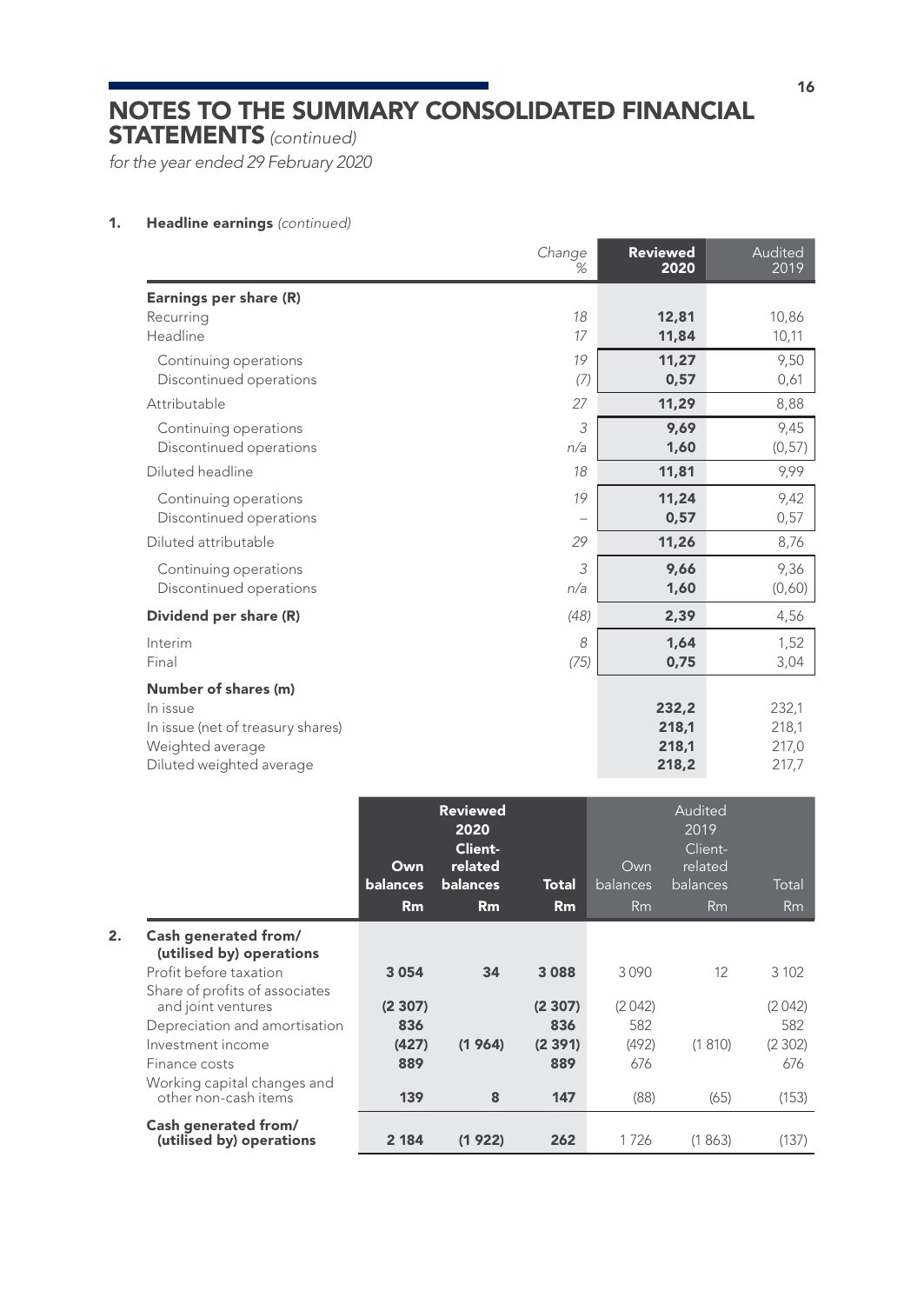STATEMENTS *(continued)*

*for the year ended 29 February 2020*

### 3. Subsidiaries acquired

The group's subsidiaries acquired during the year under review included:

#### *GAP Chemicals (Pty) Ltd ("GAP")*

During September 2019, the group, through Zaad, being a subsidiary of Zeder, increased its interest in GAP from 49,7% to 100% for a cash consideration of R110m (of which R35m was deferred and remains outstanding). GAP is involved in the agricultural chemicals sector throughout Africa, offering complementary services to Zaad's existing operations and as a result goodwill of R89m arose in respect of expected synergies.

### *Farm-Ag International ("Farm-Ag")*

During September 2019, the group, through Zaad, being a subsidiary of Zeder, increased its interest in Farm-Ag from 50% to 100% for a cash consideration of R31m (of which R16m was deferred and remains outstanding). Farm-Ag is involved in the agricultural chemicals sector throughout Africa, offering complementary services to Zaad's existing operations and as a result goodwill of R11m arose in respect of expected synergies.

The expected synergies associated with the aforementioned business combinations include, inter alia, broadening the Zaad group's product range, cross selling a wider range of chemical products to existing clients of the Zaad group and vice versa, with both acquirees having a strong footprint in Africa which will allow Zaad to expand into new markets, as well as improved utilisation of the Zaad group's existing distribution network.

The amounts of identifiable net assets of subsidiaries acquired, as well as goodwill and non-controlling interests recognised from business combinations during the year under review, can be summarised as follows:

| <b>Reviewed</b>                                                                                                                                         | <b>GAP</b><br>Rm   | Farm-Aq<br>Rm             | Other<br>Rm      | <b>Total</b><br><b>Rm</b>   |
|---------------------------------------------------------------------------------------------------------------------------------------------------------|--------------------|---------------------------|------------------|-----------------------------|
| Identifiable net assets acquired<br>Goodwill recognised<br>Non-controlling interests recognised (indirect)<br>Derecognition of investment in associates | 122<br>89<br>(101) | 121<br>11<br>(66)<br>(35) | 22<br>54<br>(4)  | 265<br>154<br>(66)<br>(140) |
| Total consideration<br>Deferred consideration<br>Contingent consideration                                                                               | 110<br>(35)        | 31<br>(16)                | 72<br>(5)<br>(4) | 213<br>(56)<br>(4)          |
| Cash consideration paid                                                                                                                                 | 75                 | 15                        | 63               | 153                         |
| Cash consideration paid<br>Cash and cash equivalents acquired                                                                                           | (75)<br>(142)      | (15)<br>55                | (63)<br>5        | (153)<br>(82)               |
| <b>Cash flow from subsidiaries acquired</b>                                                                                                             | (217)              | 40                        | (58)             | (235)                       |

Transaction costs relating to the business combinations were immaterial and expensed in the summary consolidated income statement.

The aforementioned business combinations' accounting have been finalised and do not contain any significant contingent consideration or indemnification asset arrangements. Non-controlling interests were measured with reference to their proportionate share of the identifiable net assets acquired.

Had the aforementioned business combinations been accounted for with effect from 1 March 2019, instead of their respective acquisition dates, the summary consolidated income statement would have reflected additional revenue and profit for the year of approximately R698m and Rnil, respectively.

Receivables of R563m are included in the identifiable net assets acquired, which are all considered to be recoverable. The fair value of these receivables consequently approximates its carrying value.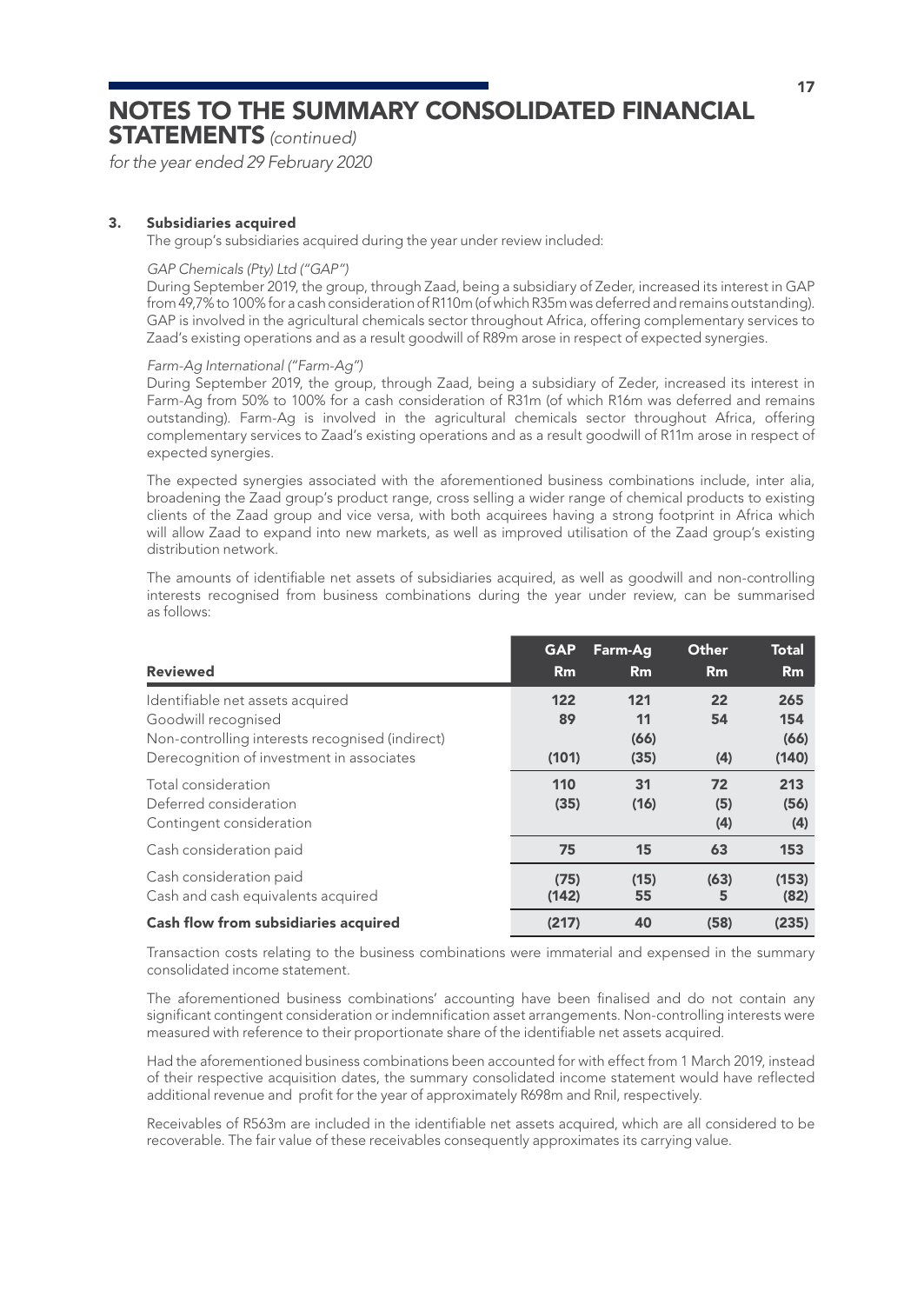STATEMENTS *(continued)*

*for the year ended 29 February 2020*

### 4. Capital commitments

The group's most significant capital commitments relate to Curro's plans to invest approximately R0,8bn in growth and development projects during the 2020 calendar year.

### 5. Events subsequent to the reporting date and assets held for sale

Apart from the COVID-19 pandemic as detailed in the commentary section to this announcement and the disposal of Pioneer Foods as detailed below, no material event has occurred between the reporting date and the date of approval of these summary consolidated financial statements.

During the year under review, PepsiCo made an offer to the Pioneer Foods ordinary shareholders to acquire all issued ordinary shares in Pioneer Foods for a cash consideration of R110 per share. As at 29 February 2020, Zeder reclassified its investment in Pioneer Foods, an associate with a carrying value of R5,1bn, in accordance with IFRS 5 to an asset held for sale. During March 2020, the Competition Tribunal approved the transaction and all other suspensive conditions were met and Zeder's disposal of its interest in Pioneer Foods was implemented. Upon receipt of the R6,4bn cash proceeds, Zeder declared a special dividend of R2,30 per share. PSG Group will consequently receive a special dividend from Zeder of R1,7bn on 28 April 2020.

With Pioneer Foods being a significant associate of the group, it was classified as a discontinued operation in accordance with IFRS 5 and its contribution to the summary consolidated financial statements was re-presented throughout as a discontinued operation. Comparative figures were re-presented accordingly.

|                                                                                     | <b>Reviewed</b><br>2020<br>Rm | Audited<br>2019<br>Rm |
|-------------------------------------------------------------------------------------|-------------------------------|-----------------------|
| Revenue earned from commission, school, net insurance and<br>6.<br>other fee income |                               |                       |
| Commission, brokerage and advisory                                                  | 4 6 6 8                       | 3917                  |
| Management and performance fees                                                     | 1 1 3 5                       | 1 1 4 3               |
| School, tuition and other education-related fees                                    | 3 9 6 1                       | 3 2 4 2               |
| Net insurance premiums                                                              | 1097                          | 937                   |
|                                                                                     | 10 861                        |                       |

### 7. Financial instruments

### 7.1 Financial risk factors

The group's activities expose it to a variety of financial risks: market risk (including currency risk, fair value interest rate risk and price risk), credit risk and liquidity risk.

These summary consolidated financial statements do not include all financial risk management information and disclosures set out in the consolidated annual financial statements, and therefore they should be read in conjunction with the consolidated annual financial statements for the year ended 28 February 2019, as well as those for the year ended 29 February 2020 (to be published during May/June 2020). Risk management continues to be carried out by each entity within the group under policies approved by the respective boards of directors.

### 7.2 Fair value estimation

The information below analyses financial assets and liabilities, which are carried at fair value, by level of hierarchy as required by IFRS 13. The different levels in the hierarchy are defined below:

- Level 1: quoted prices (unadjusted) in active markets.
- Level 2: input other than quoted prices included within level 1 that is observable for the asset or liability, either directly (that is, as prices) or indirectly (that is, derived from prices).
- Level 3: input for the asset or liability that is not based on observable market data (that is, unobservable input).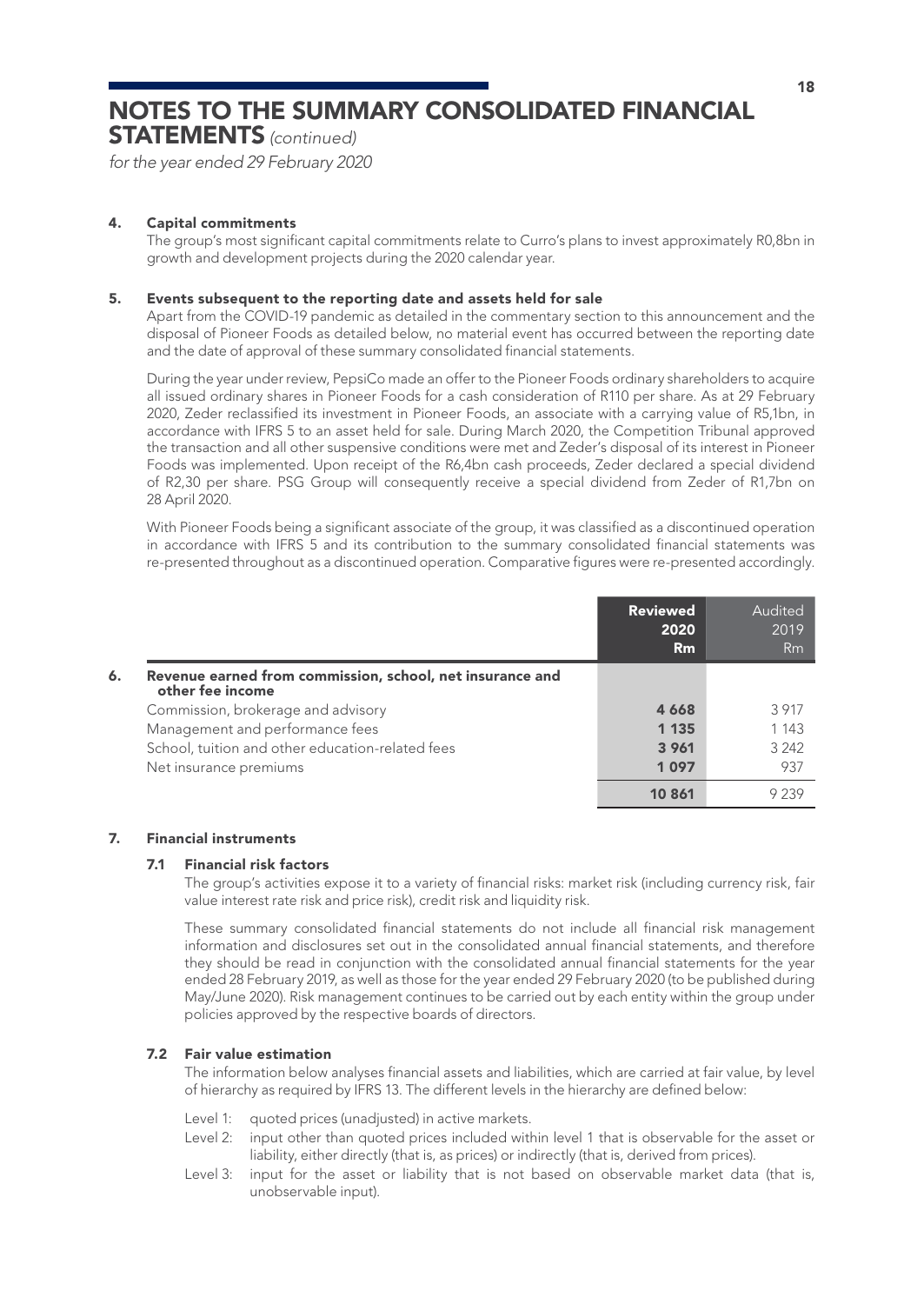STATEMENTS *(continued)*

*for the year ended 29 February 2020*

### 7. Financial instruments *(continued)*

### 7.2 Fair value estimation *(continued)*

The carrying value of financial assets and liabilities carried at amortised cost approximates their fair value, while those measured at fair value can be summarised as follows:

|                                                                                              | Level 1<br><b>Rm</b> | Level <sub>2</sub><br>Rm            | Level 3<br>Rm | <b>Total</b><br>Rm        |
|----------------------------------------------------------------------------------------------|----------------------|-------------------------------------|---------------|---------------------------|
| 29 February 2020 (reviewed)                                                                  |                      |                                     |               |                           |
| <b>Assets</b>                                                                                |                      |                                     |               |                           |
| Unit-linked investments<br>Equity securities<br>Debt securities<br>Investment in             | 2572<br>867          | 50 104<br>$\overline{2}$<br>5 3 4 5 | 300<br>46     | 50 404<br>2620<br>6 2 1 2 |
| investment contracts<br>Derivative financial assets<br>Assets held for sale                  | $\overline{7}$       | 16<br>24                            |               | 16<br>24<br>7             |
| Closing balance                                                                              | 3 4 4 6              | 55 491                              | 346           | 59 283                    |
| Own balances<br>Client-related balances                                                      | 379<br>3 0 6 7       | 2 2 5 8<br>53 233                   | 64<br>282     | 2 701<br>56 582           |
| <b>Liabilities</b>                                                                           |                      |                                     |               |                           |
| Investment contract<br>liabilities<br>Third-party liabilities arising<br>on consolidation of |                      | 26 412                              | 282           | 26 694                    |
| mutual funds<br>Derivative financial                                                         |                      | 29 999                              |               | 29 999                    |
| liabilities<br>Trade and other payables                                                      |                      | 94                                  | 23<br>108     | 117<br>108                |
| Closing balance                                                                              |                      | 56 505                              | 413           | 56 918                    |
| Own balances<br>Client-related balances                                                      |                      | 64<br>56 441                        | 131<br>282    | 195<br>56 723             |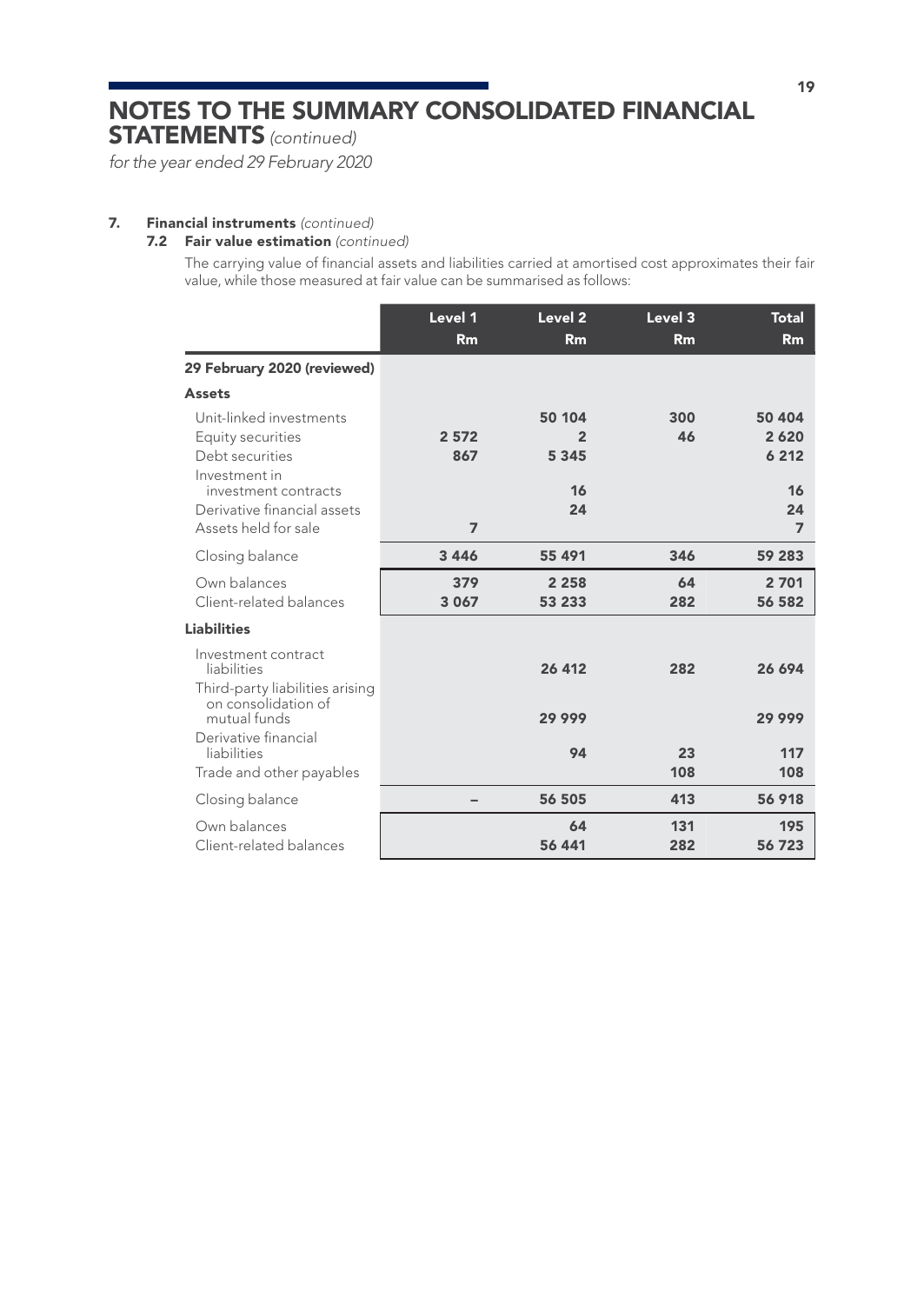STATEMENTS *(continued)*

*for the year ended 29 February 2020*

### 7. Financial instruments *(continued)*

7.2 Fair value estimation *(continued)*

|                                                                                                          | Level 1<br>Rm  | Level <sub>2</sub><br>Rm       | Level 3<br>Rm | <b>Total</b><br>Rm            |
|----------------------------------------------------------------------------------------------------------|----------------|--------------------------------|---------------|-------------------------------|
| 28 February 2019 (audited)                                                                               |                |                                |               |                               |
| <b>Assets</b>                                                                                            |                |                                |               |                               |
| Unit-linked investments<br>Equity securities<br>Debt securities<br>Investment in investment<br>contracts | 2822<br>876    | 46 040<br>143<br>5 3 2 0<br>16 | 455<br>31     | 46 495<br>2996<br>6 196<br>16 |
| Derivative financial assets                                                                              |                | 33                             |               | 33                            |
| Closing balance                                                                                          | 3698           | 51 552                         | 486           | 55 7 36                       |
| Own balances<br>Client-related balances                                                                  | 485<br>3 2 1 3 | 2719<br>48833                  | 59<br>427     | 3 2 6 3<br>52 473             |
| <b>Liabilities</b>                                                                                       |                |                                |               |                               |
| Investment contract<br>liabilities<br>Third-party liabilities arising<br>on consolidation of             |                | 25 4 39                        | 435           | 25 874                        |
| mutual funds<br>Derivative financial                                                                     |                | 26715                          |               | 26715                         |
| liabilities<br>Trade and other payables                                                                  |                | 53                             | 25<br>159     | 78<br>159                     |
| Closing balance                                                                                          | $\overline{a}$ | 52 207                         | 619           | 52 8 26                       |
| Own balances<br>Client-related balances                                                                  |                | 39<br>52 168                   | 184<br>435    | 223<br>52 603                 |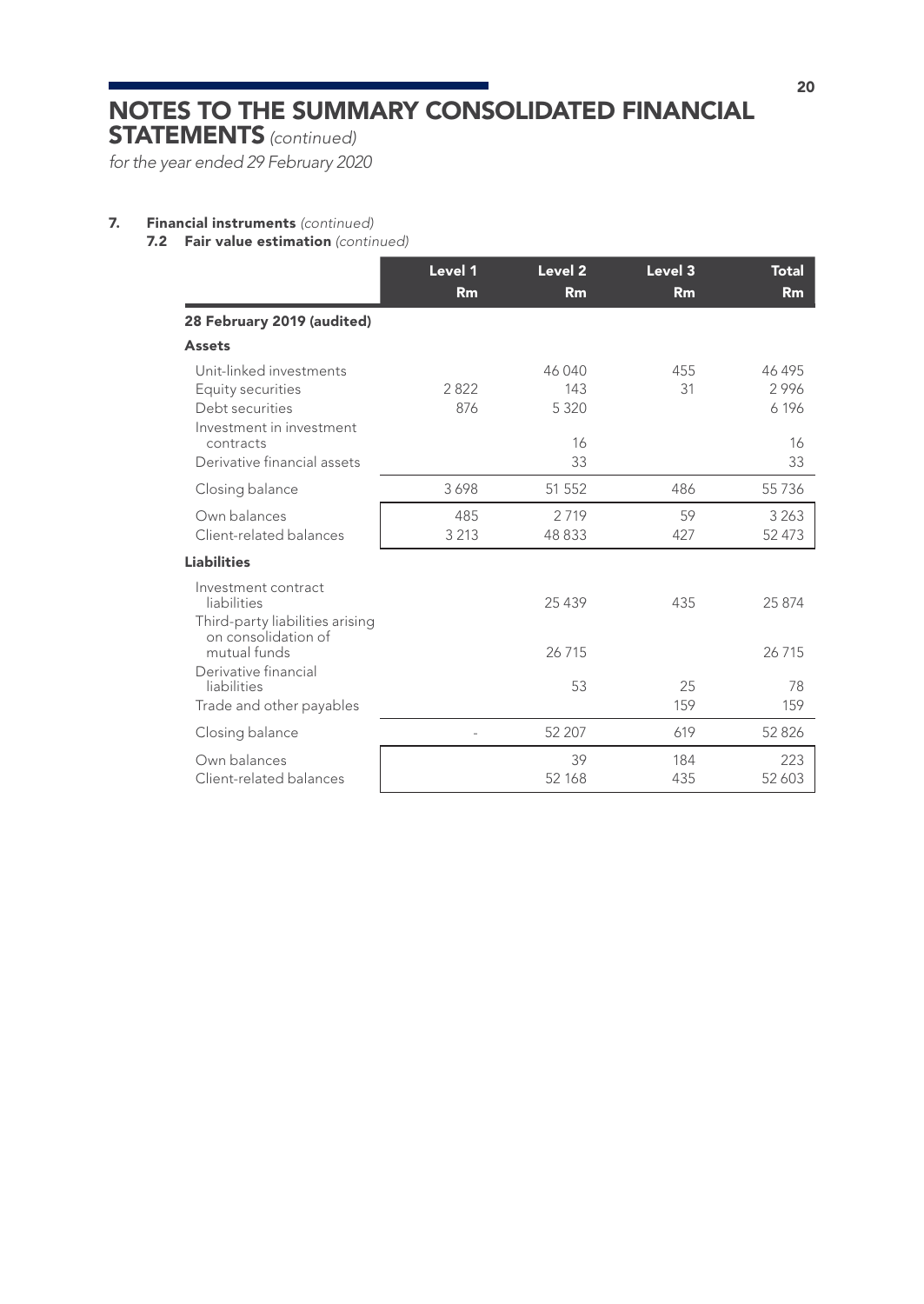STATEMENTS *(continued)*

*for the year ended 29 February 2020*

### 7. Financial instruments *(continued)*

### 7.2 Fair value estimation *(continued)*

The following table presents changes in level 3 financial instruments during the respective years:

|                        | <b>Reviewed</b><br>2020             |       | Audited<br>2019 |             |
|------------------------|-------------------------------------|-------|-----------------|-------------|
|                        | <b>Liabilities</b><br><b>Assets</b> |       | <b>Assets</b>   | Liabilities |
|                        | Rm                                  | Rm    | Rm              | Rm          |
| Opening balance        | 486                                 | 619   | 1 3 9 8         | 782         |
| <b>Additions</b>       | 128                                 | 157   | 230             | 312         |
| Disposals              | (312)                               | (377) | (1700)          | (627)       |
| Fair value adjustments | 45                                  | 15    | 504             | 35          |
| Other movements        | (1)                                 | (1)   | 54              | 117         |
| Closing balance        | 346                                 | 413   | 486             | 619         |

There have been no significant transfers between level 1, 2 or 3 during the year under review, nor were there any significant changes to the valuation techniques and inputs used to determine fair values. Valuation techniques and main inputs used to determine fair value for financial instruments classified as level 2 can be summarised as follows:

| Instrument                                                             | <b>Valuation technique</b>                                                                                                                    | <b>Main inputs</b>                                                           |
|------------------------------------------------------------------------|-----------------------------------------------------------------------------------------------------------------------------------------------|------------------------------------------------------------------------------|
| Unit-linked investments                                                | Quoted exit price provided<br>by the fund manager                                                                                             | Not applicable - daily prices<br>are publicly available                      |
| Equity securities                                                      | Valuation model that uses<br>market inputs                                                                                                    | Price-earnings multiples                                                     |
| Debt securities                                                        | Valuation model that uses<br>market inputs                                                                                                    | Bond interest rate curves,<br>issuer credit ratings and<br>liquidity spreads |
| Investment in<br>investment contracts                                  | Prices are obtained from the<br>insurer of the particular<br>investment contract                                                              | Not applicable – prices<br>provided by registered<br>long-term insurers      |
| Derivative financial assets<br>and liabilities                         | Exit price on recognised<br>over-the-counter platforms                                                                                        | Not applicable                                                               |
| Investment contract liabilities                                        | Current unit price of<br>underlying unitised financial<br>asset that is linked to the<br>liability, multiplied by the<br>number of units held | Not applicable                                                               |
| Third-party liabilities arising<br>on consolidation of mutual<br>funds | Quoted exit price provided<br>by the fund manager                                                                                             | Not applicable – daily prices<br>are publicly available                      |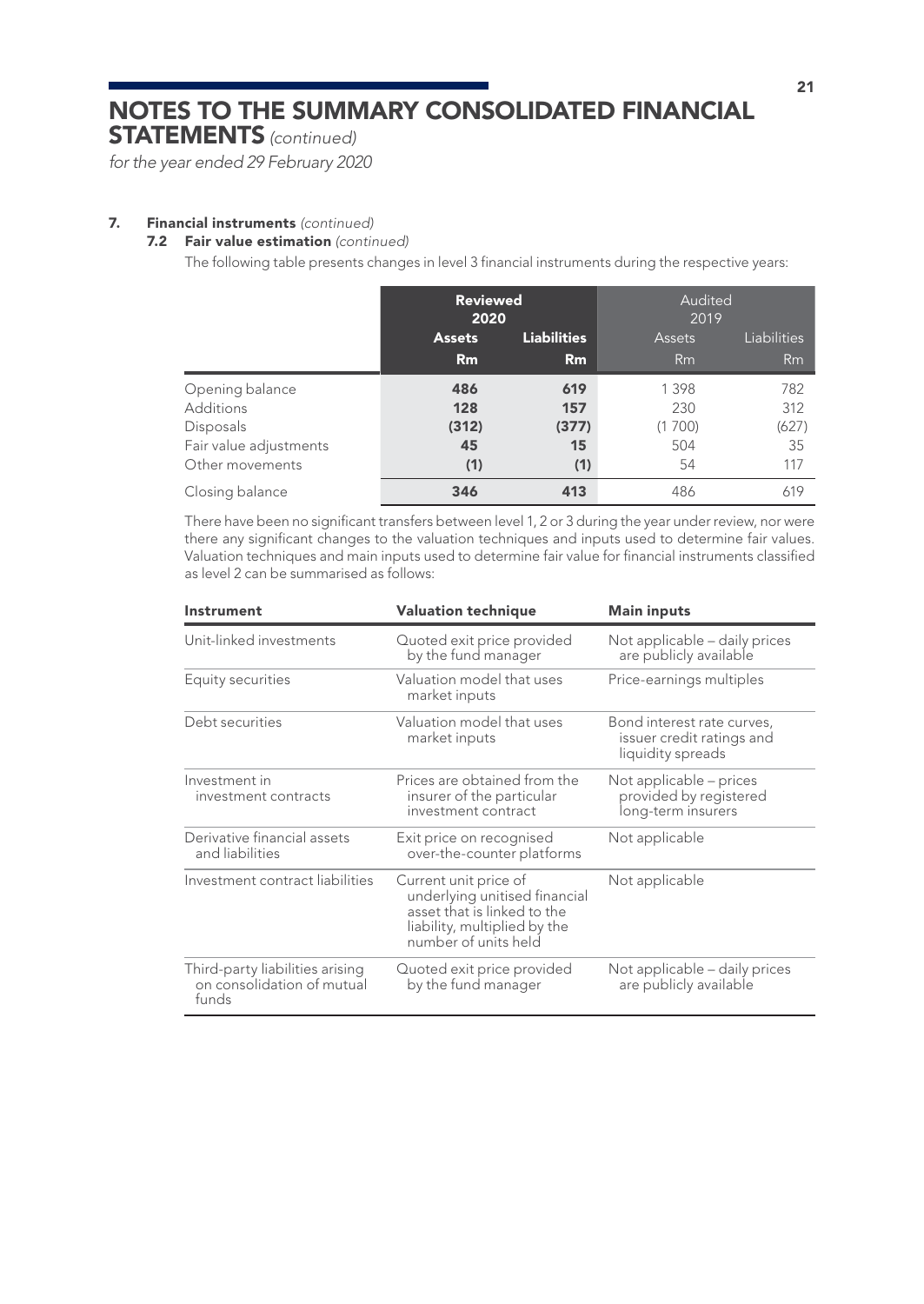STATEMENTS *(continued)*

*for the year ended 29 February 2020*

### 8. Segment report

The group's classification into seven reportable segments, namely Capitec, PSG Konsult, PSG Alpha, Zeder, Curro, Dipeo and PSG Corporate, remains unchanged and these segments represent the major investments of the group. The products and services offered by the respective segments are detailed in the commentary section to this announcement. All segments operate predominantly in South Africa. However, the group has exposure to operations outside South Africa through, inter alia, PSG Alpha's investments in CA Sales, through Zeder's investments in The Logistics Group, Capespan, Zaad and Agrivision Africa and through Curro.

PSG Group's *recurring earnings* is the sum of its effective interest in that of each of its underlying investments. The result is that investments in which PSG Group holds less than 20% and are generally not equity accountable in terms of accounting standards, are equity accounted for the purpose of calculating consolidated *recurring earnings*. *Non-recurring earnings* include, inter alia, once-off gains and losses and marked-to-market fluctuations, as well as the resulting taxation charge on these items.

*SOTP* is a key valuation tool used to measure PSG Group's performance. In determining *SOTP*, listed assets and liabilities are valued using quoted market prices, whereas unlisted assets and liabilities are valued using appropriate valuation methods. These values will not necessarily correspond with the values per the summary consolidated statement of financial position since the latter are measured using the relevant accounting standards which include historical cost and the equity method of accounting.

Approximately 98% of PSG Group's SOTP value is calculated using listed share prices (i.e. level 1, if it was to be classified by level of fair value hierarchy according to IFRS 13), while the remaining 2% unlisted assets and liabilities are valued using appropriate valuation methods including EBITDA-multiples and with reference to external property valuations (for say Evergreen), with cash, loans receivable and unlisted debt being included at their respective IFRS carrying values.

The chief operating decision-maker (the PSG Group Executive Committee) evaluates the following information to assess the segments' performance:

| 29 February 2020 (reviewed)                                                                                                                   | <b>Revenue</b><br>(own<br>balances)<br>Rm | <b>Recurring</b><br>earnings<br>(segment<br>profit)*<br>Rm | Non-<br>recurring<br>earnings*<br>Rm | <b>Headline</b><br>earnings*<br>Rm | <b>SOTP</b><br>value<br>Rm |
|-----------------------------------------------------------------------------------------------------------------------------------------------|-------------------------------------------|------------------------------------------------------------|--------------------------------------|------------------------------------|----------------------------|
| Capitec                                                                                                                                       |                                           | 1927                                                       |                                      | 1927                               | 46 130                     |
| PSG Konsult                                                                                                                                   | 4954                                      | 389                                                        |                                      | 389                                | 6399                       |
| PSG Alpha                                                                                                                                     | 9 2 4 5                                   | 270                                                        | (164)                                | 106                                | 3 6 18                     |
| Zeder                                                                                                                                         | 7 5 4 3                                   | 246                                                        | (65)                                 | 181                                | 3 1 7 3                    |
| Curro                                                                                                                                         | 2980                                      | 117                                                        | 23                                   | 140                                | 2 6 0 4                    |
| Dipeo                                                                                                                                         | 18                                        | (36)                                                       | (1)                                  | (37)                               |                            |
| PSG Corporate                                                                                                                                 | 93                                        | (29)                                                       |                                      | (29)                               |                            |
| Funding and other                                                                                                                             | 32                                        | (90)                                                       | (4)                                  | (94)                               | (1, 604)                   |
| <b>Total</b>                                                                                                                                  | 24 865                                    | 2 7 9 4                                                    | (211)                                | 2 5 8 3                            | 60 320                     |
| Revenue from contracts with customers<br>Revenue from sale of goods<br>Revenue earned from commission,<br>school, net insurance and other fee | 13 502                                    |                                                            |                                      |                                    |                            |
| income                                                                                                                                        | 10 936                                    |                                                            |                                      |                                    |                            |
| Investment income                                                                                                                             | 427                                       |                                                            |                                      |                                    |                            |
| Non-headline items                                                                                                                            |                                           |                                                            |                                      | (121)                              |                            |
| Earnings attributable to non-controlling interests                                                                                            |                                           |                                                            |                                      | 896                                |                            |
| Taxation                                                                                                                                      |                                           |                                                            |                                      | 525                                |                            |
| <b>Profit before taxation</b>                                                                                                                 |                                           |                                                            |                                      | 3883                               |                            |
| Profit before taxation from continuing operations<br>Profit for the year from discontinued operations                                         |                                           |                                                            |                                      | 3088<br>795                        |                            |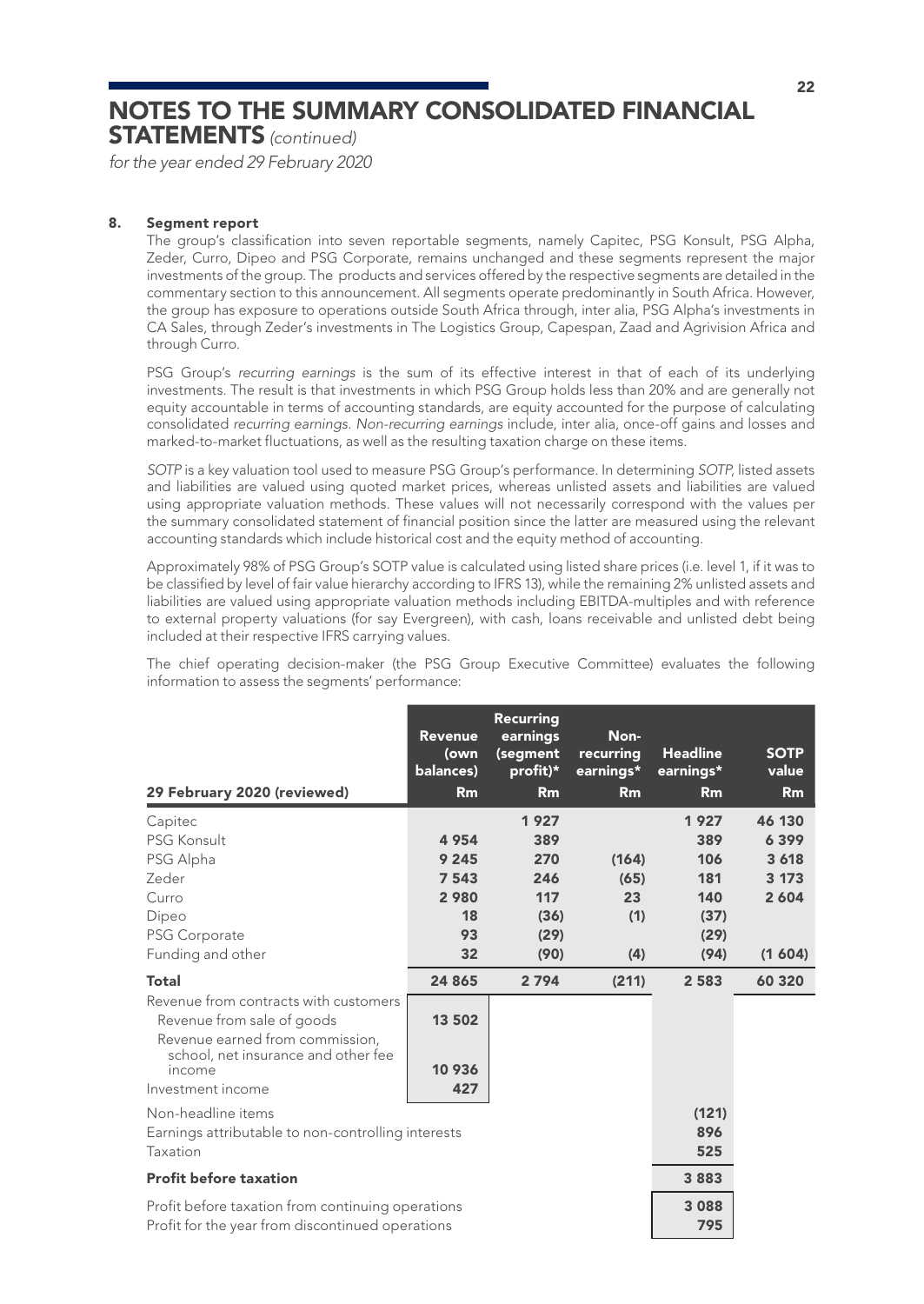STATEMENTS *(continued)*

*for the year ended 29 February 2020*

### 8. Segment report *(continued)*

| 28 February 2019 (audited)                                                                                                                    | Revenue<br>(own<br>balances)<br>Rm | Recurring<br>earnings<br>(segment<br>profit)*<br>Rm | Non-<br>recurring<br>earnings*<br>Rm | Headline<br>$earnings*$<br>Rm | <b>SOTP</b><br>value<br>Rm |
|-----------------------------------------------------------------------------------------------------------------------------------------------|------------------------------------|-----------------------------------------------------|--------------------------------------|-------------------------------|----------------------------|
| Capitec                                                                                                                                       |                                    | 1625                                                |                                      | 1625                          | 46 351                     |
| PSG Konsult                                                                                                                                   | 4480                               | 361                                                 | 8                                    | 369                           | 8700                       |
| PSG Alpha                                                                                                                                     | 7958                               | 216                                                 | (59)                                 | 157                           | 4712                       |
| Zeder                                                                                                                                         | 7731                               | 207                                                 | 130                                  | 337                           | 3 1 6 6                    |
| Curro                                                                                                                                         | 2549                               | 137                                                 |                                      | 137                           | 5714                       |
| Dipeo                                                                                                                                         | 17                                 | (29)                                                | (246)                                | (275)                         |                            |
| PSG Corporate                                                                                                                                 | 71                                 | (45)                                                |                                      | (45)                          |                            |
| Funding and other                                                                                                                             | 56                                 | (115)                                               | 4                                    | (111)                         | (685)                      |
| <b>Total</b>                                                                                                                                  | 22 8 6 2                           | 2 3 5 7                                             | (163)                                | 2 1 9 4                       | 67 958                     |
| Revenue from contracts with customers<br>Revenue from sale of goods<br>Revenue earned from commission.<br>school, net insurance and other fee | 13 041                             |                                                     |                                      |                               |                            |
| income                                                                                                                                        | 9 3 2 9                            |                                                     |                                      |                               |                            |
| Investment income                                                                                                                             | 492                                |                                                     |                                      |                               |                            |
| Non-headline items<br>Earnings attributable to non-controlling interests                                                                      |                                    |                                                     |                                      | (268)<br>415                  |                            |
| Taxation                                                                                                                                      |                                    |                                                     |                                      | 476                           |                            |
| <b>Profit before taxation</b>                                                                                                                 |                                    |                                                     |                                      | 2817                          |                            |
| Profit before taxation from continuing operations<br>Profit for the year from discontinued operations                                         |                                    |                                                     |                                      | 3 1 0 2<br>(285)              |                            |

*\* Reported net of non-controlling interests.*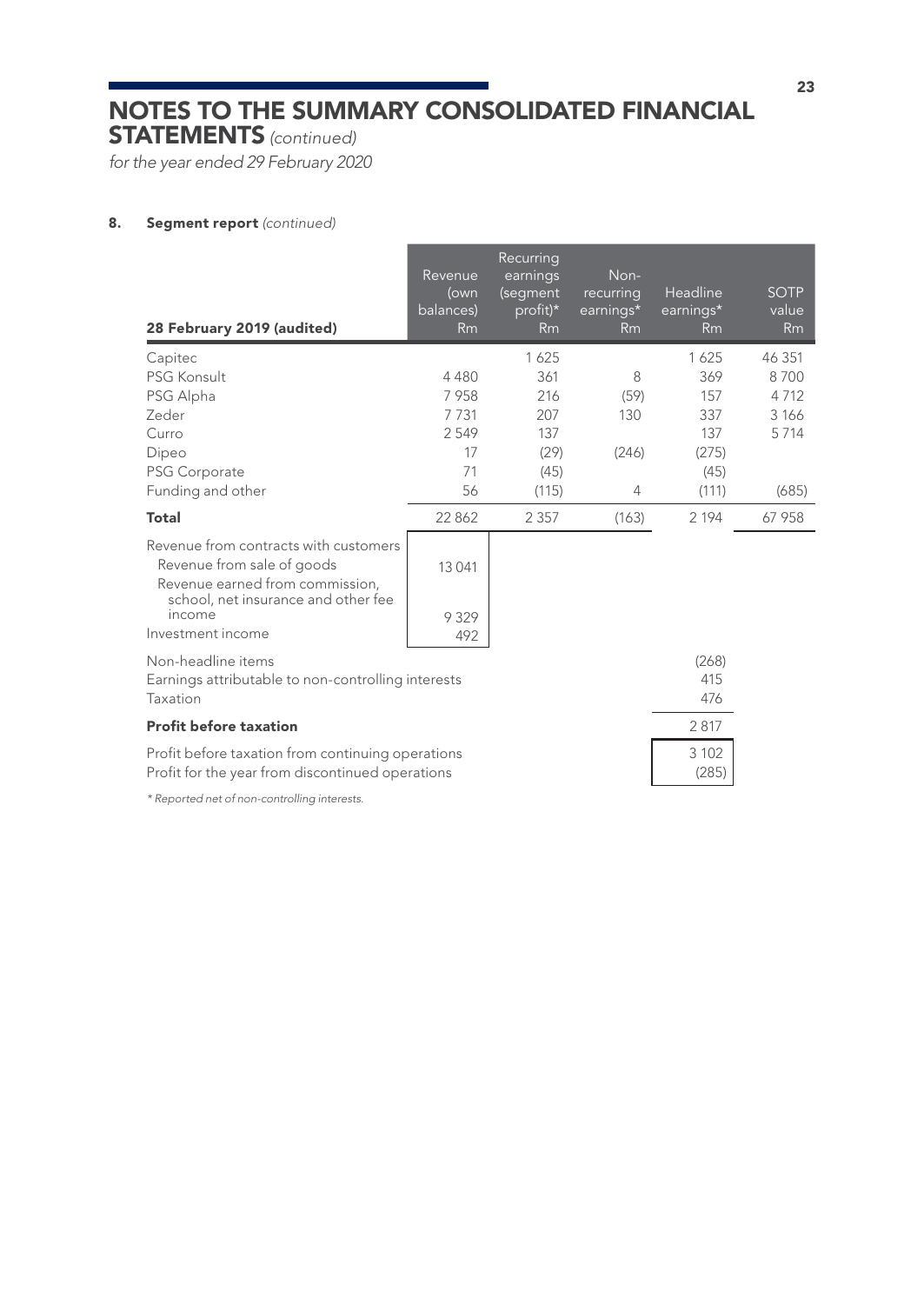### INDEPENDENT AUDITOR'S REVIEW REPORT ON CONDENSED CONSOLIDATED FINANCIAL STATEMENTS

*To the shareholders of PSG Group Ltd*

We have reviewed the condensed consolidated financial statements of PSG Group Ltd, set out on pages 6 to 23 of the preliminary report, which comprise the condensed consolidated statement of financial position as at 29 February 2020 and the related condensed consolidated income statement and condensed consolidated statements of comprehensive income, changes in equity and cash flows for the year then ended, and selected explanatory notes.

### Directors' Responsibility for the Condensed Consolidated Financial Statements

The directors are responsible for the preparation and presentation of these condensed consolidated financial statements in accordance with the requirements of the JSE Ltd Listings Requirements for preliminary reports, as set out in the basis of presentation and accounting policies to the financial statements, and the requirements of the Companies Act of South Africa, and for such internal control as the directors determine is necessary to enable the preparation of financial statements that are free from material misstatement, whether due to fraud or error.

### Auditor's Responsibility

Our responsibility is to express a conclusion on these financial statements. We conducted our review in accordance with International Standard on Review Engagements (ISRE) 2410, which applies to a review of historical financial information performed by the independent auditor of the entity. ISRE 2410 requires us to conclude whether anything has come to our attention that causes us to believe that the financial statements are not prepared in all material respects in accordance with the applicable financial reporting framework. This standard also requires us to comply with relevant ethical requirements.

A review of financial statements in accordance with ISRE 2410 is a limited assurance engagement. We perform procedures, primarily consisting of making inquiries of management and others within the entity, as appropriate, and applying analytical procedures, and evaluate the evidence obtained. The procedures performed in a review are substantially less than those performed in an audit conducted in accordance with International Standards on Auditing. Accordingly, we do not express an audit opinion on these financial statements.

### Conclusion

Based on our review, nothing has come to our attention that causes us to believe that the condensed consolidated financial statements of PSG Group Ltd for the year ended 29 February 2020 are not prepared, in all material respects, in accordance with the requirements of the JSE Ltd Listings Requirements for preliminary reports, as set out in the basis of presentation and accounting policies to the financial statements, and the requirements of the Companies Act of South Africa.

Progresse/house Loopers Inc.

PricewaterhouseCoopers Inc. Director: D de Jager Registered Auditor

Stellenbosch 22 April 2020